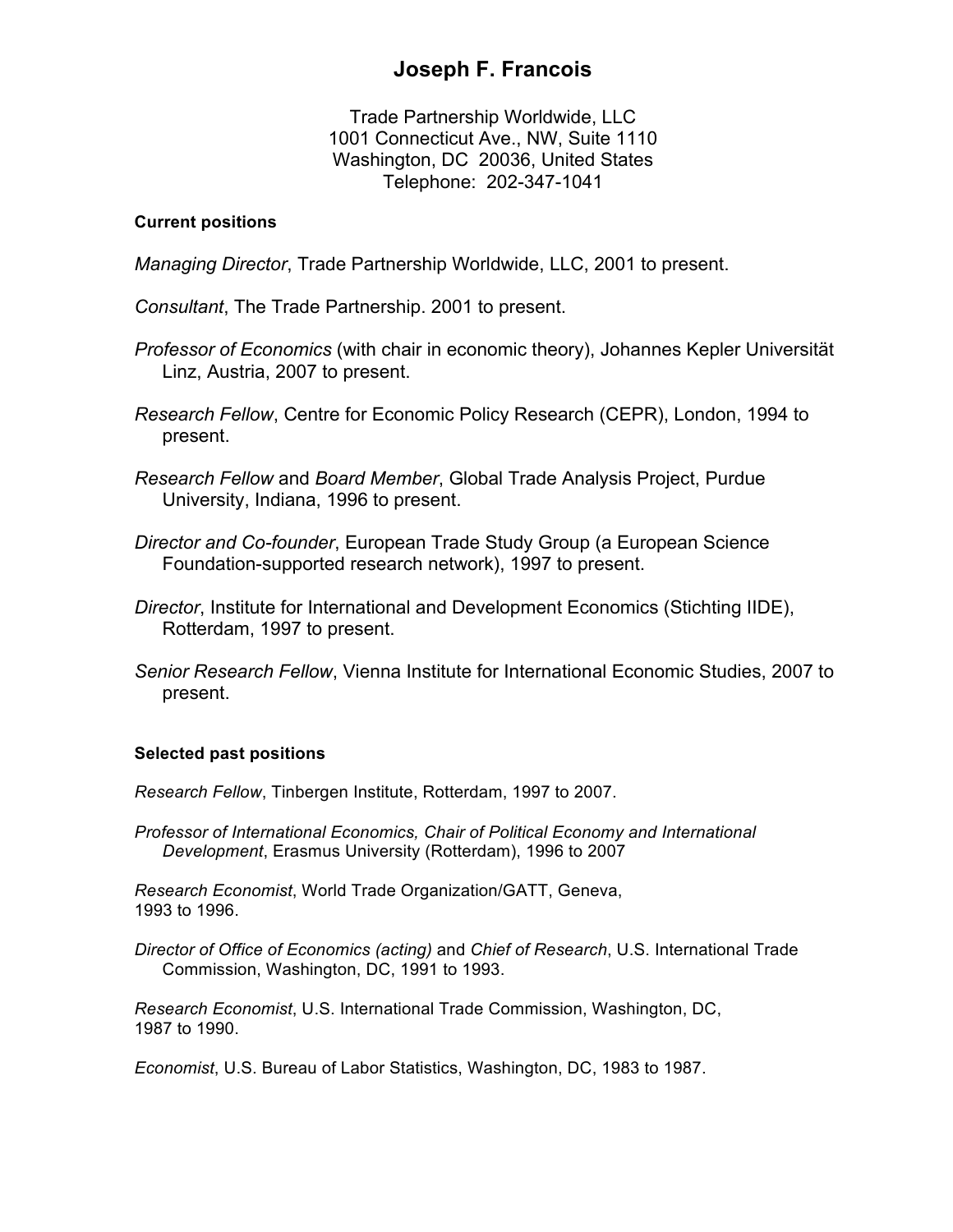## **Occasional positions**

- *Consultant*: World Bank, OECD, European Commission, British Foreign & Commonwealth Office, Swedish Ministry for Foreign Affairs, World Trade Organization, German Ministry for Foreign Affairs, UNCTAD, USAID.
- *Visiting Professor, Visiting Lecturer or Visiting Fellow*: University of Adelaide (1996-present), Strathclyde University (2003-present), Institute d'Etudes Politiques de Paris (1999-2007), Trinity College Dublin (2005), The George Washington University (1991-1993), University of Maryland (1988-90), Economic Education Research Center, Moscow (1998), World Bank Institute (1998-2001), University of Capetown (2000, 2004), Institute for Advanced Studies (Vienna) (2007).

# **Editorial positions**

Review of Development Economics German Economic Review World Trade Review **Empirica** Economics e-journal

# **Education**

Ph.D. in economics, 1988, University of Maryland. M.A. in economics, 1983, University of Virginia. B.A. in economics with distinction, 1982, University of Virginia.

# **Referee**

American Economic Review Asia Pacific Economic Review Cambridge University Press Canadian Journal of Economics Economic Journal of Economic Modeling Elsevier-North Holland Press European Economic Review European Journal of Political Economy German Economic Review Global Economy Journal International Economic Journal International Economic Review Journal of Agricultural Economics Journal of Development Economics Journal of Economic Integration Journal of International Economics Journal of International Trade and Economic Development Journal of Policy Modelling Journal of Policy Reform Journal of Public Economics Journal of American Agricultural Economics Association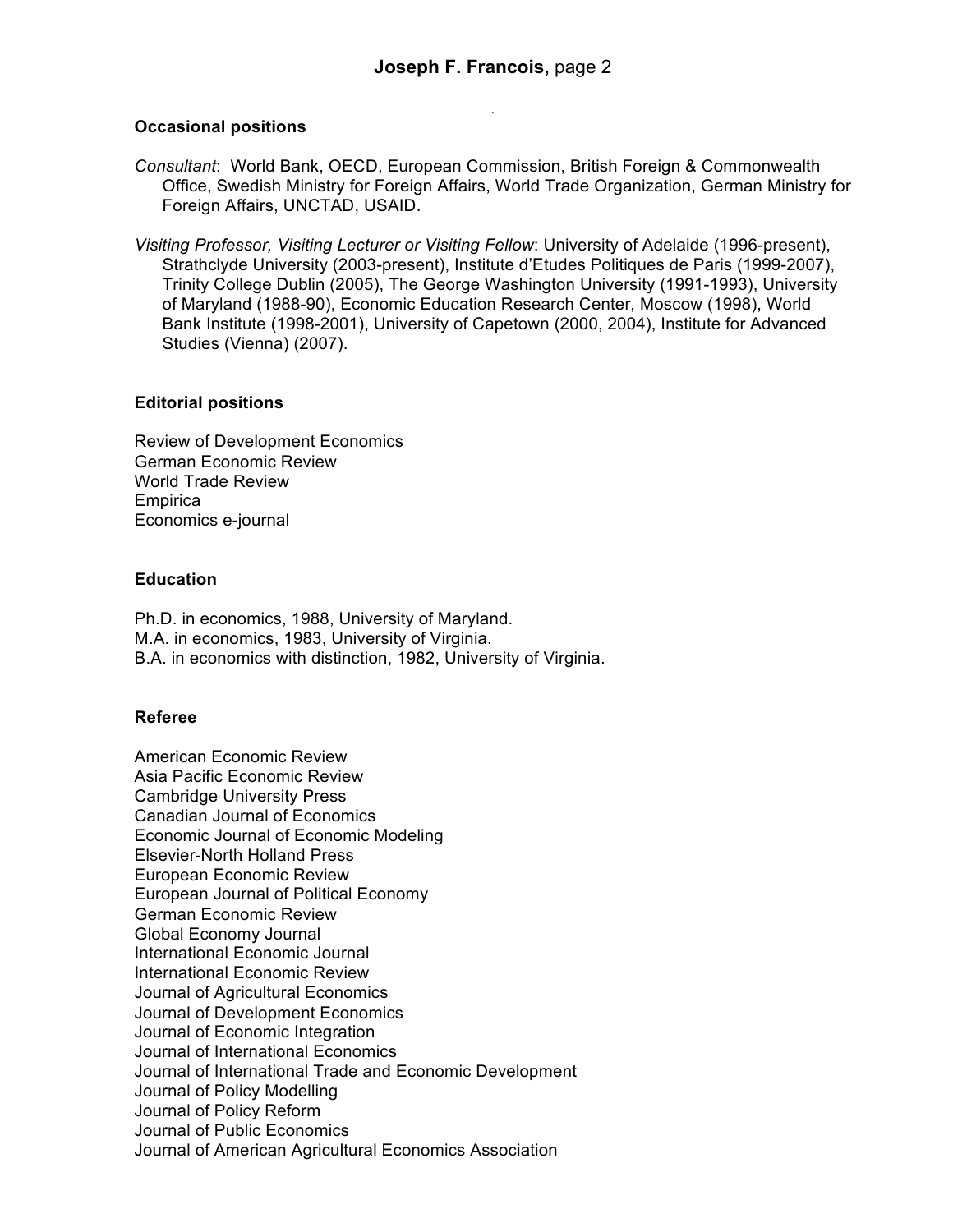Land Economics Oxford University Press Quarterly Review of Economics and Finance Review of International Economics Review of Development Economics Scandinavian Journal of Economics Scottish Journal of Political Economy University of Michigan Press World Bank Economic Review World Economy World Trade Review

# **Research Grants**

- "Framework contract to provide economic analysis in support of trade negotiations and trade policy issues," a European Commission framework contract for policy research administered through CEPR, 2011-2014.
- "Impacts quantification of global changes," a European Commission ITN (Marie-Curie) program grant under the 7th Research Framework, 2011-2014, grant number 266992.
- "Globalization, Investment, and Services Trade," a European Commission ITN (Marie-Curie) program grant under the 7th Research Framework, 2008-2012 – coordinated through the University of Linz and CEPR.
- "Services Trade, FDI, and Migration," World Bank funded research project managed through CEPR and the Institute for International and Development Economics, 2005-2006.
- "Trade, Industrialization and Development," Tinbergen Institute partnership managed through CEPR and the London School of Economics, a European Commission RTN program grant, 2002-2006.
- "Economic Geography of Europe: Testing, Measurement, and Policy Simulation," Tinbergen Institute partnership managed through CEPR and the Norwegian School of Business and Economics, a European Commission RTN program grant, 2000-2004.
- "Climate Change Policy and Global Trade," Tinbergen Institute partnership managed through the University of Mannheim, a European Commission research and technological development grant, 2000-2002.
- "European Trade Study Group: Networking Grant," awarded by and administered through the European Science Foundation, 1999-2002.
- "Assessment of the Usefulness of the GTAP framework for the Policy Analysis from a European Perspective," European Commission FAIR project, administered by the LEI-DLO, 1998-2000.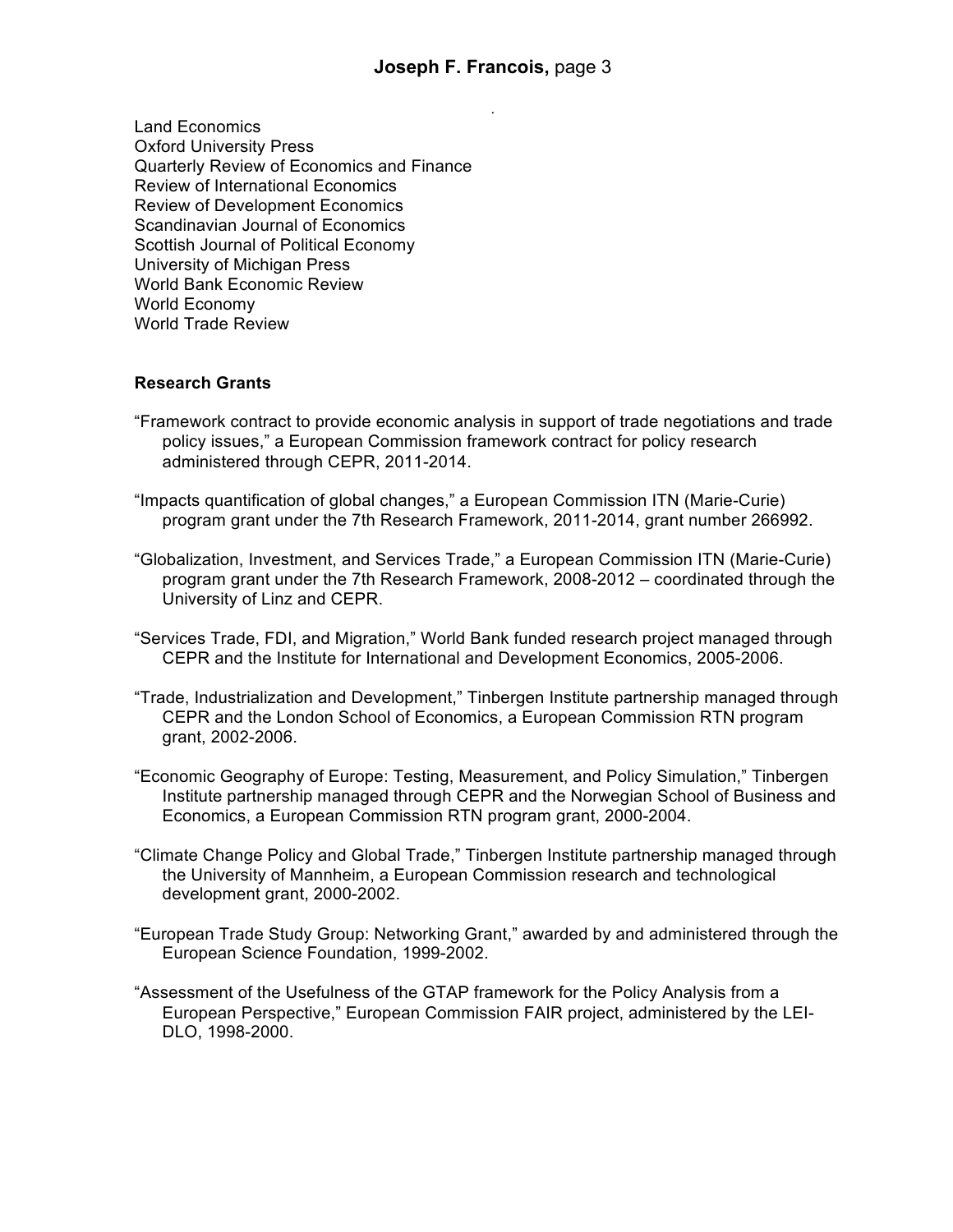# **Papers**

- "Trade and Industrial Structure with Large Firms and Heterogeneity." *European Economic Review* 60(C) (2013):69-90 (with E. Bekkers)
- "Institutions, Infrastructure, and Trade." *World Development* 46(C) (2013):165-175 (with M. Manchin)
- "How Wages and Employment Adjust to Trade Liberalization: Quasi-Experimental Evidence from Austria." *Journal of International Economics* 86(1) (2012):68-81 (with M. Brulhart, C. Carriere and F. Trionfetti)
- "Import Prices, Income and Inequality." *European Economic Review* 56(4) (2012):848-869 (with E. Bekkers and M. Manchin)
- "Shifts in International Trade and Value Added from 1995 to 2007: Insights into the Drivers of Growth." *Focus on European Economic Integration* 3 (2011):37-56 (with J. Worz)
- "Household Inequality, Social Welfare, and Trade." *Journal of Development Economics* 96(2) (November 2011): 422-431. (with H. Rojas-Romagosa)
- "Computable General Equilibrium Models of International Trade." In *Palgrave Handbook of International Trade*, eds. D. Berhofen et al. United Kingdom: Palgrave Macmillan, 2011. (with W. Martin)
- "Services Trade and Policy." *Journal of Economic Literature* 48(3) (September 2010):642-92 (with B. Hoekman)
- "Market Structure and Market Access." *The World Economy* 33(7) (July 2010): 873–893. (with I. Wooton)
- "Ex Ante Assessment of the Welfare Impacts of Trade Reforms with Numerical Models." In *New Developments in Computable General Equilibrium Analysis for Trade Policy*, ed. John Gilbert. Frontiers of Economics and Globalization, Volume 7. Emerald Group Publishing Limited, 2010. (with W. Martin)
- "Trade, Economic Structure and the Great Recession: The Example of Central, Eastern and Southeastern Europe." *Focus on European Economic Integration* 1 (February 2010): 67- 72.
- "Comment on China's Experience under the Multi-Fiber Arrangement (MFA) and the Agreement on Textiles and Clothing (ATC." In *China's Growing Role in World Trade,* eds. R.C. Feenstra and S-J Wei. University of Chicago Press, 2010.
- "Non-Linear Panel Estimation of Import Quotas: the Evolution of Quota Premiums Under the ATC." *Journal of International Economics* 78(2) (July 2009): 181-191. (with J. Wörz)
- "Producer Services, Manufacturing Linkages, and Trade." *Journal of Industry, Competition and Trade* 8(3) (December 2008): 199-229. (with J. Wörz)
- "Economic Implications of Asian Integration." *Global Economy Journal* 8(3) (2008): 1-48. (with Ganeshan Wignaraja)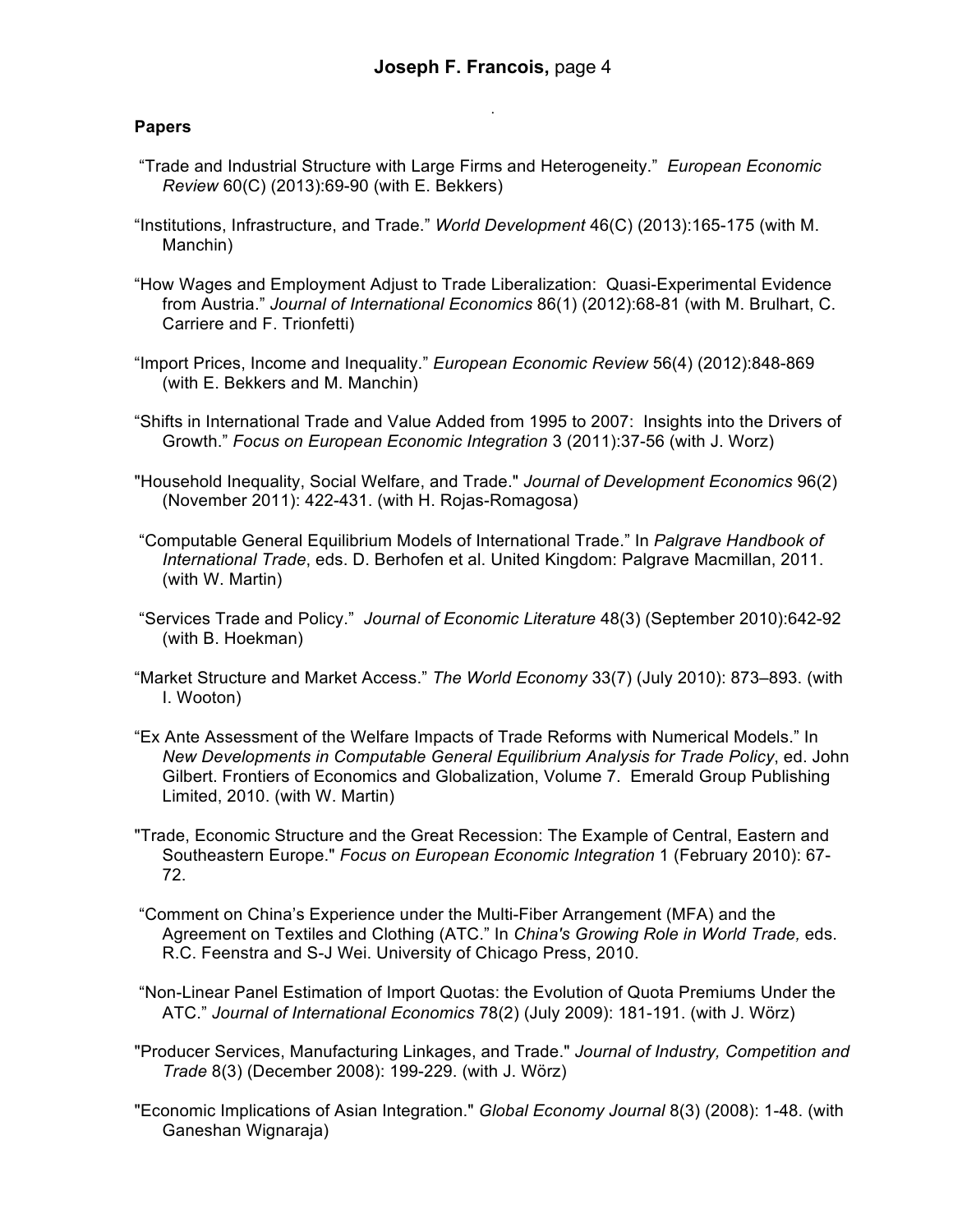- . "U.S. Countervailing Duty Investigation of DRAMS." *World Trade Review* 7(1) (April 2008): 219-229.
- "Antitrust in Open Economies." In *The Political Economy of Antitrust*, eds. J. V. Ghosal and J. Stennek. Amsterdam: North-Holland Press, 2008. (with N. David Palmeter)
- "U.S.-Canadian Trade and U.S. State-Level Production and Employment: An Update," In *Trade Policy Research 2006,* ed. Dan Ciuriak. Canada: Minister of Public Works and Government Services, 2007. (with L. Baughman)
- "Preference Erosion and Multilateral Trade Liberalization." *World Bank Economic Review* 20, no. 2 (2006):197-216. (with B. Hoemkan and M. Manchin)
- "Business Cycles, the Exchange Rate, and Demand for Antidumping Protection in Mexico." *Review of Development Economics* 10(3) (2006):388-399, 08
- "Trade Liberalization in the Doha Development Round." *Economic Policy* 20(42) (2005):349- 391, 04. (with H. van Meijl and F. van Tongeren)
- "European Union-Developing Country FTAs: Overview and Analysis." *World Development* 33(10) (October 2005):1545-1565. (with M. McQueen, and G. Wignaraja)
- "Choosing Formulas for Market Access Negotiation: Efficiency and Market Access Considerations." In *Trade Policy Reforms and Development,* Vol. 2 (Essays in Honour of Peter Lloyd, ed. S. Jayasuriya ed. London: E. Elgar, 2005. (with W. Martin and V. Manole)
- "Liberalizing Quotas on Textiles and Clothing: Has the ATC Really Worked?" In *The Effects of Non-Tariff Measures and Trade Facilitation*, eds. P. Dee and M. Ferrantino. World Scientific/APEC Secretariat, 2005. (with D. Spinanger)
- "Accession of Turkey to the European Union: Market Access and Regulatory Issues." In *Turkey: Economic Reform and Accession to the European Union*, eds. B. Hokeman and S. Togan. Washington, DC: World Bank, 2005.
- "General Equilibrium Studies of Multilateral Trade Negotiations: Do They Really Help?" In *The Political Economy of Policy Reform*, eds. D. Nelson and M. Finger. Amsterdam: Elsevier/North-Holland.
- "Commercial Policy Variability, Bindings, and Market Access." *European Economic Review* 48(3) (June 2004):665-679 (with W. Martin)
- "U.S.-Canadian Trade and U.S. State-Level Production and Employment." In *Trade Policy Research 2004*, eds. John M. Curtis and Dan Ciuriak. Canada: Ministry of Public Works and Government Services, 2004. (with L. Baughman)
- "Assessing the Impact of Trade Policy on Labor Markets and Production." *Economie Internationale* 99 (2004):27-47.
- "Regulated Efficiency, World Trade Organization Accession, and the Motor Vehicle Sectorn in China." *The World Bank Economic Review* 18 (2004): 85-104. (with D. Spinanger)
- "WTO Accession and the Structure of the Chinese Auto Industry." In *China and the WTO*, ed. W. Martin. Oxford University Press and World Bank, 2004. (with D. Spinanger)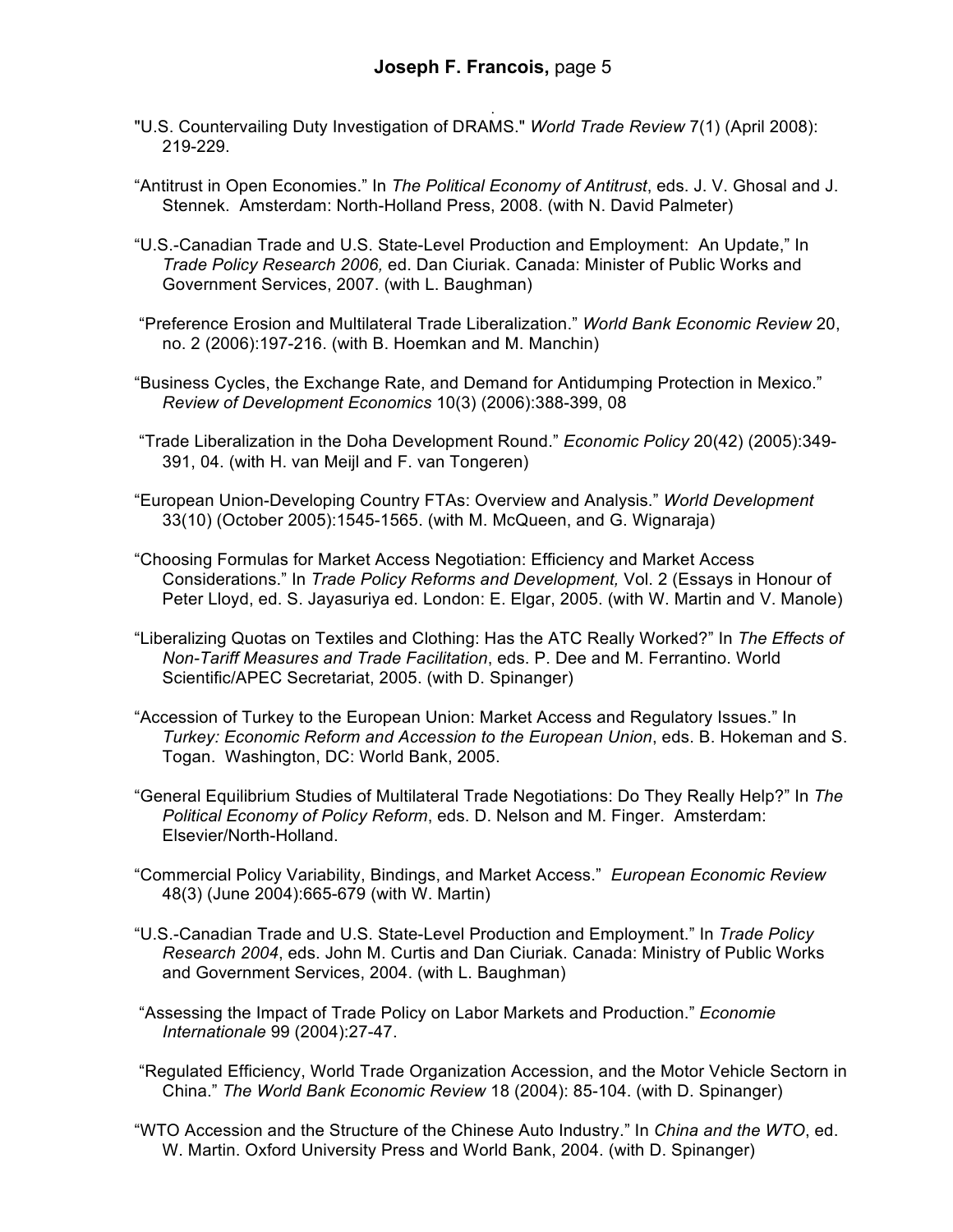- "Agricultural and Non-Agricultural Liberalization in the Millennium Round." In *Agriculture and the New Trade Agenda from a Development Perspective*, eds. M.D. Ingco and L.A. Winters. Cambridge: Cambridge University Press, 2004. (with K. Anderson, T. Hertel, B. Hoekman, and W. Martin)
- "A Computational General Equilibrium Model for Climate Change." In *Climate Change Policy and Global Trade*, eds. C. Böhringer and A. Löschel. Springer-Verlag., 2004. (with C. Böhringer and A. Löschel)
- "The Ethier Model of Trade and Specialization." In *The Monopolistic Competition Revolution in Retrospect*, eds. S. Brakman and B.J. Heijdra. Cambridge University Press, 2004. (with D. Nelson)
- "Introduction to the Special Section on China and the WTO." *Pacific Ecnomic Review* 8(2) (2003): 101-103, 06. (with S. Yao)
- "Formula Approaches to Market Access Negotiations." *World Economy* 26, no. 1 (January 2003): 1-28. (with W. Martin)
- "A Geometry of Specialization." *Economic Journal* 112(481) (July 2002): 649-678. (with D. Nelson)
- "Factor Mobility, Economic Integration, and the Location of Industry." In *Economic Impact of EU Membership on Entrants: New Methods and Issues*, eds. R.E. Baldwin and A. Brunetti. Boston/Dordrecht/London: Academic Publishers, 2002.
- "Binding Tariffs: Why Do it?" In *Development, Trade, and the WTO: A Handbook*, eds. B. Hoekman *et al*. Washington, DC: The World Bank, 2002. (with W. Martin)
- "Trade in International Transport Services: The Role of Competition." *Review of International Economics* 9(2) (May 2001): 249-61. (with I. Wooton)
- "Trade Policy Transparency and Investor Confidence: Some Implications for an Effective Trade Policy Review Mechanism." *Review of International Economics* 9(2) (May 2001): 303-316.
- "Trade, Technology, and Wages: General Equilibrium Mechanics." In *Globalization and Labour Markets*, eds. D. Nelson and D. Greenaway. Edward Elgar Publishing, 2001. (with D. Nelson)
- "Market Structure, Trade Liberalization and the GATS." *European Journal of Political Economy* 17(2) (June 2001): 389-402 (with I. Wooton)
- "Introduction." *European Journal of Political Economy* 17(2) (June 2001):iii-iv (with H. Horn)
- "Maximizing the Benefits of the TPRM for Developing Countries." In *Developing Countries and the WTO: a Proactive Agenda*, eds. B. Hoekman and W. Martin. Oxford: Blackwell Publishers, 2000.
- "Maximización de los beneficios de los mecanismos de revisión de políticas comerciales para países en desarrollo." In *La Nuevo Agenda de Comercio en la OMC*, eds. M. Olarreaga and R. Rocha. World Bank and Universidad del Rosario, 2000.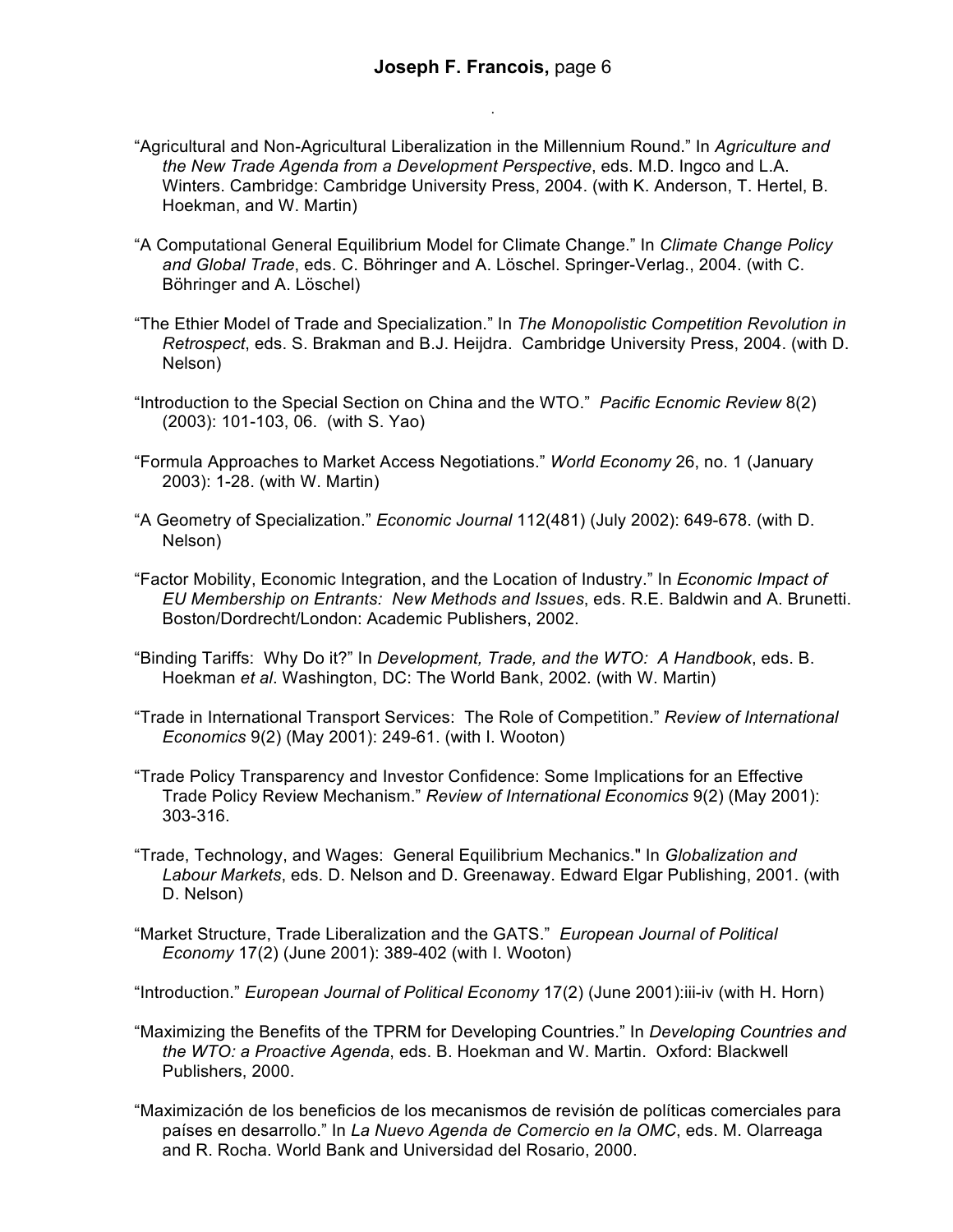- "Assessment of the usefulness of GTAP for Analysing Multilateral Trade Liberalisation." In *Assessment of the GTAP Modelling Framework for Policy Analyses from a European Perspective*, eds. S. E. Frandsen and M.H.J. Staehr. København: Statens Jordbrugs- og Fiskeriøkonomiske Institut, 2000. (with M. Rombout, R. Vaittinen, and L. Kerkela)
- "Services Liberalization and Market Structure," In *Services in the International Economy*, ed. R. Stern. Univ. of Michigan Press, 2000. (with I. Wooton)
- "Financial Services Trade and Competition." In *The Internationalization of Financial Services*, eds. S. Claessons and M. Jansen, eds. The Hague: Kluwer, 2000. (with F. Eschenbach and L. Schuknecht)
- "How Important Are Trade Defence Measures and NTBs for LDCs: Comment." In *Multilateralism and Regionalism in the Post-Uruguay Round Era -- What Role for the EU?*, eds. O. Memedovic, A. Kuyvenhoven, and W. Molle. Dordrecht: Kluwer Academic Publishers, 1999.
- "Is It Time for a TRAMP? Quantitative Perspectives on Transatlantic Liberalization." In *Transatlantic Relations in a Global Economy*, eds. O.G.Mayer abd H-E Scharrer. Hamburg: Nomos Verlagsgesellschaft, 1999. (with R. E. Baldwin)
- "Trade Policy and the Capital Stock in a Multilateral Framework." In *Dynamic Issue in Applied Commercial Policy Analysis*, eds. R.E. Baldwin and J.F. Francois. Cambridge University Press, 1999. (with B.J. McDonald and H. Nordstrom)
- "Transition Dynamics and Trade Policy Reform in Developing Countries." In *Dynamic Issue in Applied Commercial Policy Analysis*, eds. R.E. Baldwin and J.F. Francois. Cambridge University Press, 1999. (with H. Nordstrom and C.R. Shiells)
- "Commercial Policy and North-South Migration." In *Dynamic Issue in Applied Commercial Policy Analysis*, eds. R.E. Baldwin and J.F. Francois. Cambridge University Press, 1999. (with D. Nelson)
- "Trade, Technology, and Wages: General Equilibrium Mechanics." *The Economic Journal* 108(450) (September 1998): 1483-99. (with D. Nelson)
- "Commercial Links Between Western Europe and East Asia: Retrospect and Prospect." In *Europe, East Asia, and APEC*, eds. P. Drysdale and D. Vines. Cambridge University Press, 1998. (with K. Anderson)
- "Scale Economies, Imperfect Competition, and the Eastern Expansion of the EU." In *Economic Transition and the Greening of Policies*, eds. Brockmeier *et al*. Wissenschaftsverlag Vauk Kiel, 1998.
- "The Costs and Benefits of Eastern Enlargement: the Impact on the EU and Central Europe." *Economic Policy* 12( 24) (1997): 125-176, 04. (with R. E. Baldwin and R.E. Portes)
- "The Uruguay Round: A Global General Equilibrium Assessment." In *East Asian Trade After the Uruguay Round*, ed. D. Robertson. Cambridge University Press, 1997. (with B.J. McDonald, and H. Nordstrom)

"Public Procurement: A Post-Uruguay Round Perspecitve." In *Law and Policy in Public*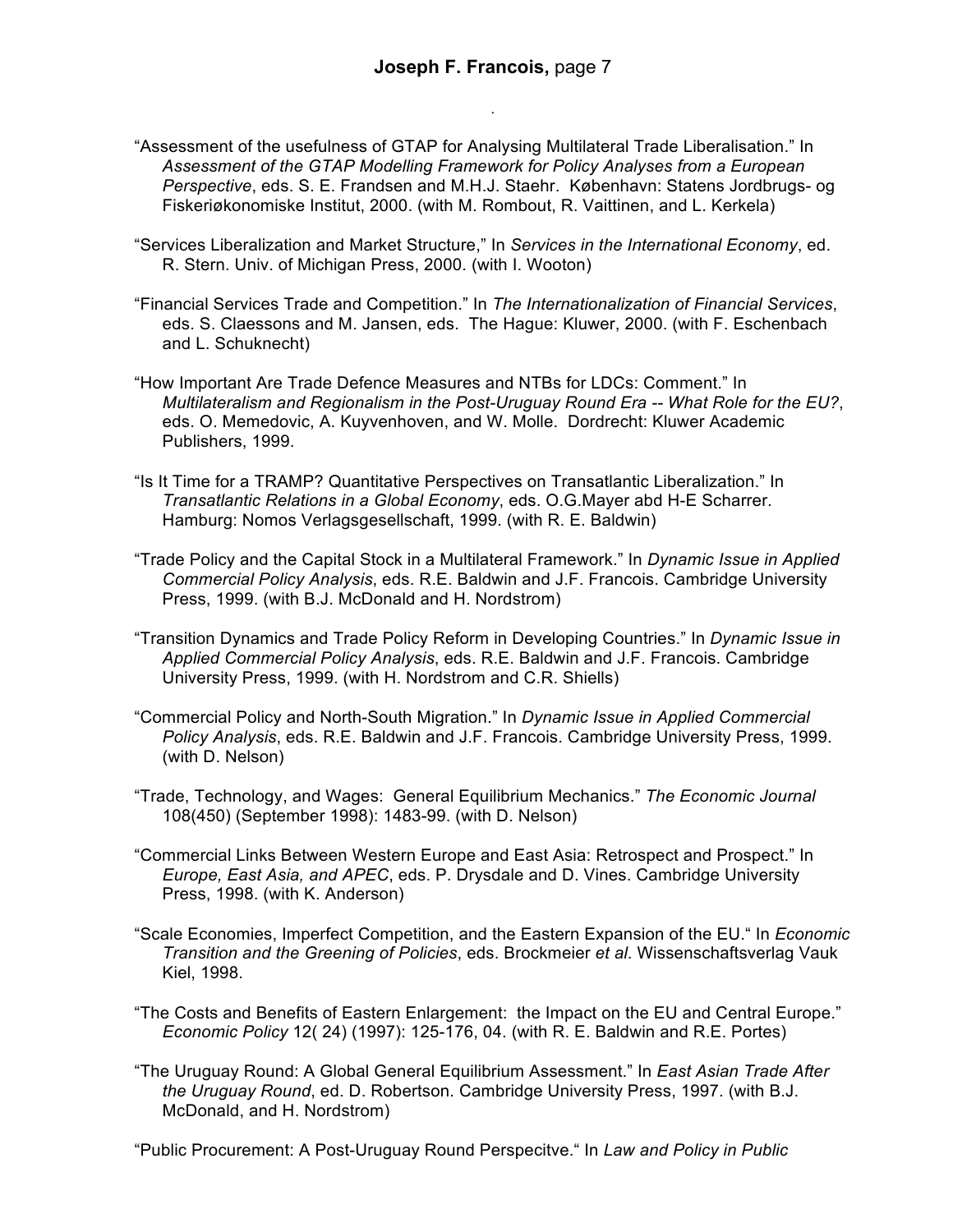. *Purchasing*, eds. B. Hoekman and P. Mavroidis. The University of Michigan Press, 1997. (with D. Nelson, and N.D. Palmeter)

- "External Bindings and the Credibility of Reform." In *Regional Partners in Global Markets*, eds. A. Galal and B. Hoekman. Centre for Economic Policy Research, 1997.
- "Partial Equilibrium Modeling." In *Applied Methods for Trade Policy Analysis: A Handbook*, eds. J.F. Francois and K.A. Reinert. Cambridge University Press, 1997. (with H.K. Hall)
- "Scale Economies and Imperfect Competition." In *Applied Methods for Trade Policy Analysis: A Handbook*, eds. J.F. Francois and K.A. Reinert. Cambridge University Press, 1997. (with D.W. Roland-Holst)
- "Capital Accumulation in Applied Trade Models." In *Applied Methods for Trade Policy Analysis: A Handbook*, eds. J.F. Francois and K.A. Reinert. Cambridge University Press, 1997. (with B.J. McDonald, and H. Nordstrom)
- "Tariff Bindings and Rules as Trade Liberalization." In *Quiet Pioneering: a festschrift for Robert Stern*, ed. Keith Maskus. University of Michigan Press, 1997. (with W. Martin)
- "A Comment on the Impact of the Multifibre Arrangement Phaseout on the Asian Economies." In *The Global Trading System and Developing Asia*, eds. A. Panagariya, M.G. Quimbra, and N. Rao. Asian Development Bank, Oxford University Press, 1997.
- "Commercial Policy and the Domestic Carrying Trade." *Canadian Journal of Economics* 29(1) (February 1996): 181-98. (with H. Arce, J. Flynn, and K.A. Reinert)
- "Aggregate Demand Shifts, Income Distribution, and the Linder Hypothesis." *Review of Economics and Statistics* 78(2) (May 1996): 244-50. (with S. Kaplan)
- "Trade, Labour Force Growth and Wages." *The Economic Journal* 106(439) (November 1996): 1586-1609.
- "The Uruguay Round: A Numerically Based Qualitative Assessment." In *The Uruguay Round and Developing Countries*, eds. W. Martin and A Winters. Cambridge University Press, 1996. (with B.J. McDonald and H. Nordstrom)
- "The Uruguay Round and Market Access: Opportunities and Challenges for Developing Countries." In *The Uruguay Round and Developing Countries*, eds. W. Martin and A Winters. Cambridge University Press, 1996. (with R. Blackhurst and A. Enders)
- "Assessing the Uruguay Round." In *The Uruguay Round and Developing Countries*, eds. W. Martin and A Winters. Cambridge University Press, 1996. (with B.J. McDonald and H. Nordstrom)
- "The Role of Services in U.S. Production and Trade: An Analysis of Social Accounting Data for the 1980s." In *The Service Quality and Productivity Challenge*, ed. P. Harker. Kluwer Academic Press, 1995. (with K.A. Reinert)
- "Assessing the Effects of NAFTA: Economy-Wide Models of North American Trade Liberalization." In *NAFTA and Trade Liberalization in the Americas*, ed. E. Echeverri-Carroll. Austin: University of Texas, 1995.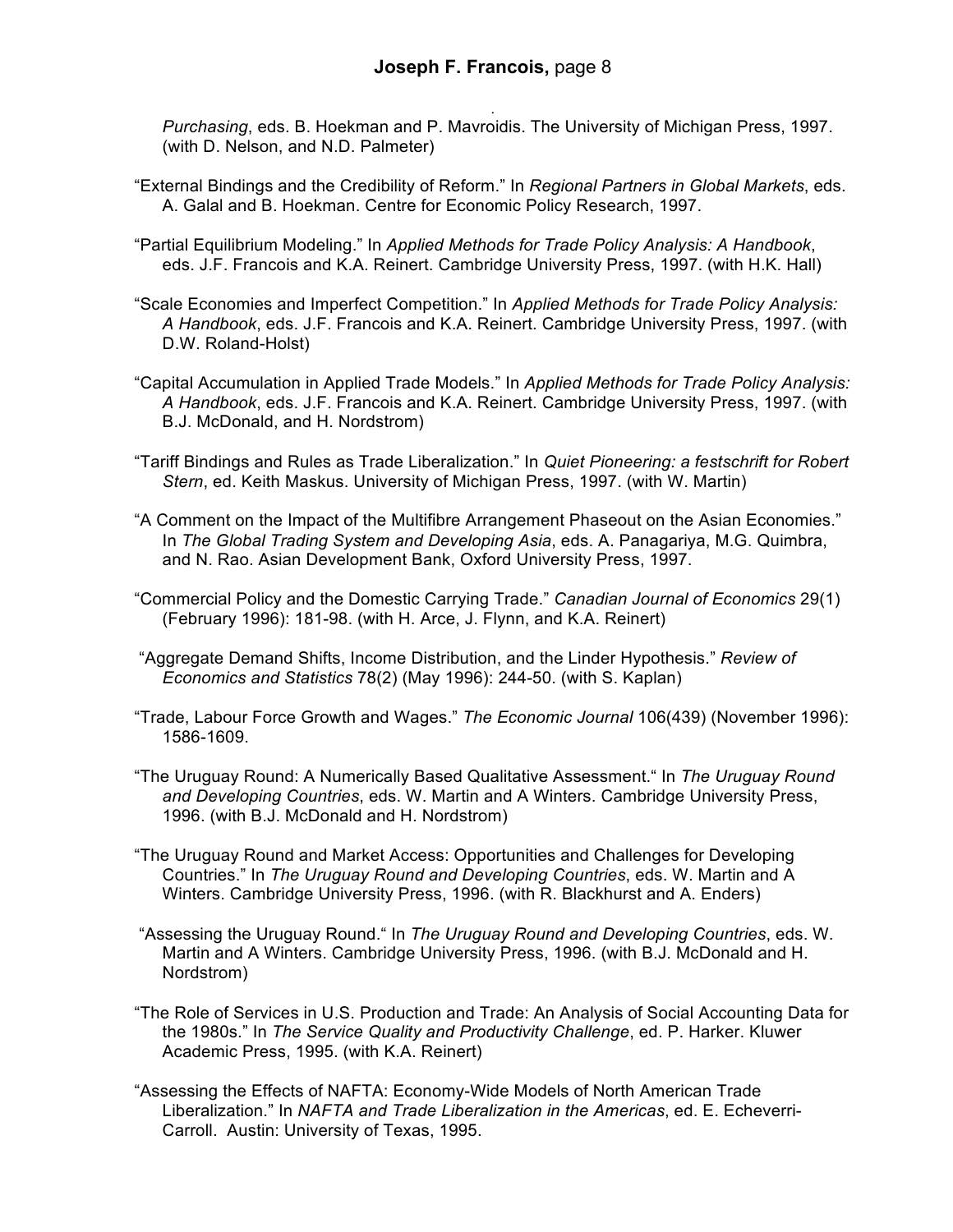- . "Global Production and Trade: Factor Migration and Commercial Policy with International Scale Economies." *International Economic Review* 35(3) (August 1994): 565-81.
- "Applied General Equilibrium Models of North American Free Trade: An Introduction." In *Modelling Trade Policy: Applied General Equilibrium Assessments of North American Free Trade*. Cambridge: Cambridge University Press, 1994. (with C.R. Shiells)
- "Optimal Commercial Policy with International Returns to Scale." *Canadian Journal of Economics* 25(1) (February 1992): 184-95.
- "Trade Liberalization in a Multilateral-Dominated Industry: Comment." In *Economy-Wide Modelling of a NAFTA*. USITC Publication 2508. Washington, DC: U.S. International Trade Commission, 1992.
- "Telecommunications Network Quality and Export Performance." In *Regional Interests and Global Issues: The Challenge of Telecommunications Integration for the Pacific*, eds. Mark D. Lofstrom and Dan J. Wedemeyer. Pacific Telecommunications Council, 1992. (with K. Boatman)
- "Conceptual and Administrative Biases in the Administration of the Countervailing Duty Laws." In *Down in the Dumps: The Administration of the Unfair Trade Laws*, eds. Richard Boltuck and Robert Litan. Washington, DC: The Brookings Institute, 1991. (with N.D. Palmeter, and J. Anspacher)
- "The Economic Implications of the Administration of the U.S. Unfair Trade Laws." In *Down in the Dumps: The Administration of the Unfair Trade Laws*, eds. Richard Boltuck and Robert Litan. Washington, DC: The Brookings Institute, 1991. (with R. Boltuck and S. Kaplan)
- "Trade in Producer Services and Returns Due to Specialization under Monopolistic Competition." *Canadian Journal of Economics* 23(1) (February 1990): 109-24.
- "Producer Services, Scale, and the Division of Labor." *Oxford Econonomic Papers* 42(4) (October 1990): 715-29.
- "Estimating Homeownership Costs: Owners' Estimates of Implicit Rents and the Relative Importance of Rental Equivalence in the Consumer Price Index." *Real Estate Economics*  (formerly *AREUA Journal*) 17(1) (1989):87-99.

#### **Books:**

- *Dynamic Issues in Applied Commercial Policy Analysis*. Cambridge: Cambridge University Press, 2011. (ed. with R. E. Baldwin)
- *Pan-Asian Integration: Linking East and South Asia*. Basingstoke (UK): Palgrave Macmillan, 2009. (ed. with P. Rana and G. Wignaraja)
- *National Strategies For Regional Integration: South and East Asian Case Studies*. Anthem Press, 2009. (with G. Wignaraja)
- *The Next WTO Round: North-South Stakes in New Market Access Negotiations*. Adelaide: CIES Adelaide and the Tinbergen Institute, 2001.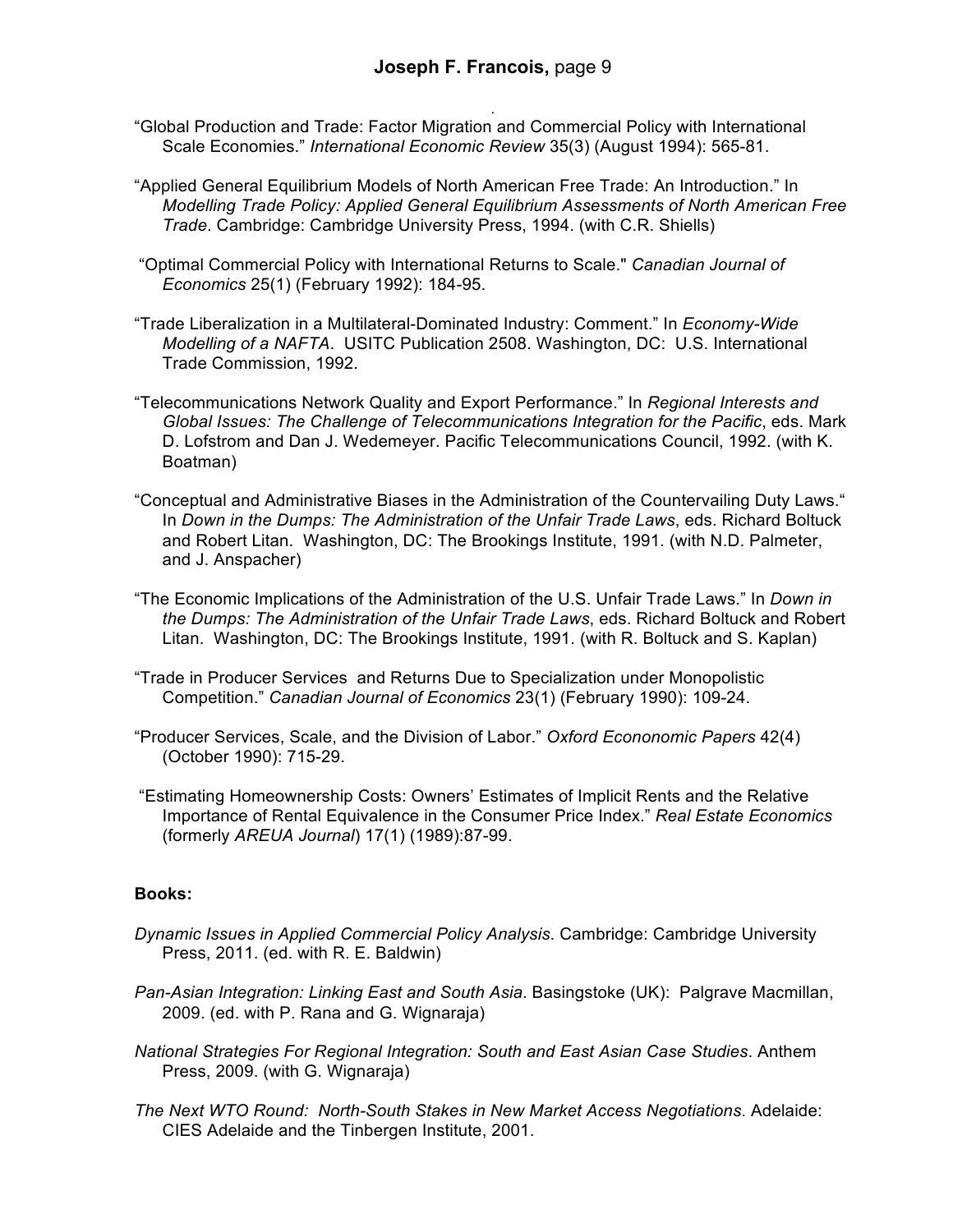. *Modeling Trade Policy*. Cambridge: Cambridge University Press, 2008. (ed. with C.R. Shiells)

- *Economic Transition and the Greening of Policies: Modeling New Challenges for Agriculture and Agribusiness in Europe*. Wissenschaftsverlag Vauk Kiel AG, 1998. (with M. Brockmeier, T.W. Hertel and P. Michael Schmitz)
- *Applied Methods for Trade Policy Analysis: A Handbook*. Cambridge: Cambridge University Press, 1997-1998. (ed. with K.A. Reinert)
- *Trade in Producer Services and the Realization of Returns Due to Specialization*. 1988. Doctoral diss., University of Maryland.

#### **Discussion papers**

- "Reducing Transatlantic Barriers to Trade and Investment: An Economic Assessment." IIDE Discussion Paper 20130401, Institute for International and Development Economics, 2013. (with M. Manchin, H. Norberg, O. Pindyuk and Patrick Tomberger)
- "Services Linkages and the Value Added Content of Trade." Policy Research Working Paper Series 6432, The World Bank, 2013. (with M. Manchin, and Patrick Tomberger).
- "Consolidated Data on International Trade in Services." IIDE Discussion Paper 20130101, Institute for International and Development Economics, 2013 (with O. Pindyuk)
- "Non-Tariff Measures in EU-US Trade and Investment: An Economic Analysis." IIDE Discussion Paper 20090806, Institute for International and Development Economics, 2013. (with K. Berden, S. Tamminen, M. Thelle aned P. Wymenga)
- "Modeling the Effects of Free Trade Agreements Between the EU and Canada, USA and Modova/Georgia/Armenia on the Austrian Economiy: Model Sumulations for Trade Policy Analysis." FIW Research Reports Servcies IV-003, FIW, 2013. (with O. Pindyuk)
- "Trade and Industrial Structure with Large Firms and Heterogeneity." IIDE Discussion Paper 20121201, Institute for International and Development Economics, 2012. (with E. Bekkers)
- "How Wages and Employment Adjust to Trade Liberalization: Quasi-Experimental Evidence from Austria." NRN Working Paper 2012-02, the Austrian Center for Labor Economics and the Analysis of the Welfare State, Johannes Kepler University, Linz, Austria, 2012. (with M. Brulhart, C. Carrere, and F. Trionfetti)
- "A Note on Autmatic Stabilizers in Austria: Evidence from ITABENA." NRN Working Paper 2012-03, the Austrian Center for Labor Economics and the Analysis of the Welfare State, Johannes Kepler University, Linz, Austria, 2012. (with H. Hofer, T. Hanappi, and S. Mullbacher)
- "Bilateral Exchange Rates and Jobs." NRN Working Paper 2012-02, the Austrian Center for Labor Economics and the Analysis of the Welfare State, Johannes Kepler University, Linz, Austria, 2012. (with E. Bekkers and M. Manchin)
- "Import Prices, Income and Inequality." NRN Working Paper 2012-03, the Austrian Center for Labor Economics and the Analysis of the Welfare State, Johannes Kepler University, Linz, Austria, 2012. (with E. Bekkers and M. Manchin)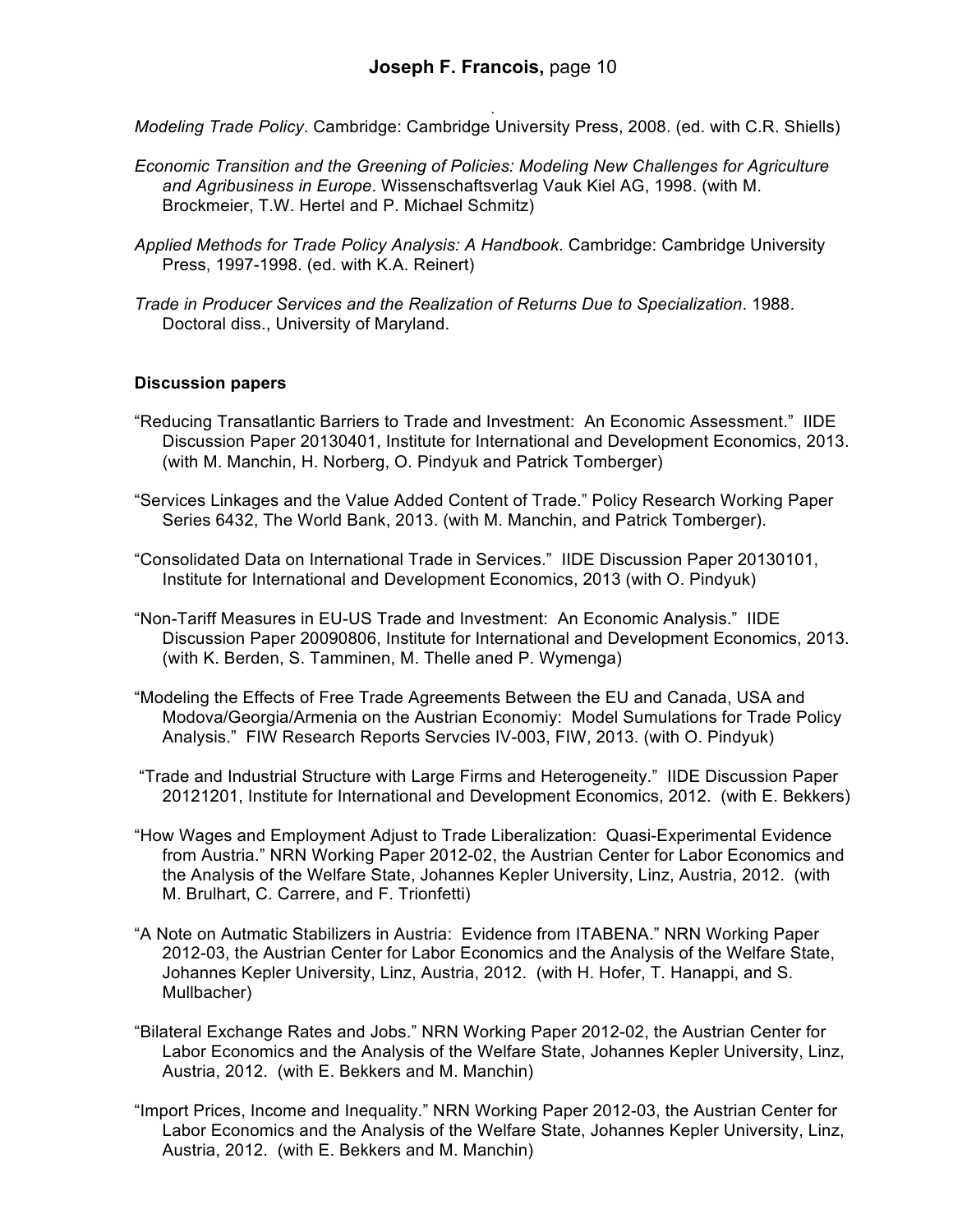- "Convergence of Knowledge-Intensive Sectors and the EU's External Competitiveness." WIIW Research Reports 377, The Vienna Institute for International Economic Studies, WIIW, 2012. (with S. Biege, M. Borowiecki, B. Dachs, D. Hanzle-Weiss, J. Hauknes, A. Jager, M. Knell, G. Lay, O. Pindyuk, D. Schartinger, and R. Stehrer)
- "CGE Modeling of Market Access in Services." Policy Research Working Paper Series 6106, The World Bank, 2012 (with E. Christen and B. Hoekman)
- "Model Simulations for Trade Policy Analysis: the Impact of Potential Trade Agreements on Austria." FIW Research Reports Series III-005, Forschungsschwerpunkt Internationale Wirtschaft/Research Centre International Economics, 2011. (with O. Pindyuk)
- "The Impact of Trade Liberalisation on Jobs and Growth: Technical Note." OECD Trade Policy Working Papers 107, Organization for Economic Cooperation and Development, 2010.
- "Modes of Delivery in Services." CEPR Discussion Paper, Centre for Economic Policy Research, 2010. (with E. Christen)
- "EU-South Korea FTA Economic Impact for the EU and Austria." FIW Policy Brief Series 010, Forschungsschwerpunkt Internationale Wirtschaft/Research Centre International Economics, 2011. (with F. Breuss)
- "Household Inequality, Social Welfare, and Trade." CEPR Discussion Paper 7998, Centre for Economic Policy Research, 2010. (with H. Rojas-Romagosa)
- "Austrian Linkages to the European Economy and the Transmission Mechanisms of Economic Crisis." FIW Research Reports Series III-006, Forschungsschwerpunkt Internationale Wirtschaft/Research Centre International Economics, 2010. (with M. Holzner and O. Pindyuk)
- "China's Foreign Oil Policy: Genesis, Deployment and Selected Effects." FIW Research Reports Series II-003, Forschungsschwerpunkt Internationale Wirtschaft/Research Centre International Economics, 2010. (with E. H. Christie, W. Urban and F. Wirl)
- "AUSTRIA 2020: The Impact of Medium-Term Global Trends on the Austrian Economy." FIW Research Reports Series II-004, Forschungsschwerpunkt Internationale Wirtschaft/Research Centre International Economics, 2010. (with E. Christie, M. Holzner, S. Leitner and O. Pindyuk)
- "An Extended Global Simulation Model: Analysis of Tariffs and Anti-Dumping Policy Impacts on Prices, Output, Incomes and Employment." IIDE Discussion Paper 20090803a, Institute for International and Development Econoimcs, 2009.
- "Economic Impact of a Potential Free Trade Agreement (FTA) Between the European Union and the Commonwealth of Independent States." IIDE Discussion Paper 20090805, Institute for International and Development Economics, 2009. (with M. Manchin)
- "Trends in International Trade aned FDI In Services: a Global Database of Services Trade." IIDE Discussion Paper 20090802, Institute for International and Development Economics, 2009. (with O. Pindyuk and J. Woerz)

"Great Expectations: Ex Ante Assessment of the Welfare Impacts of Trade Reforms."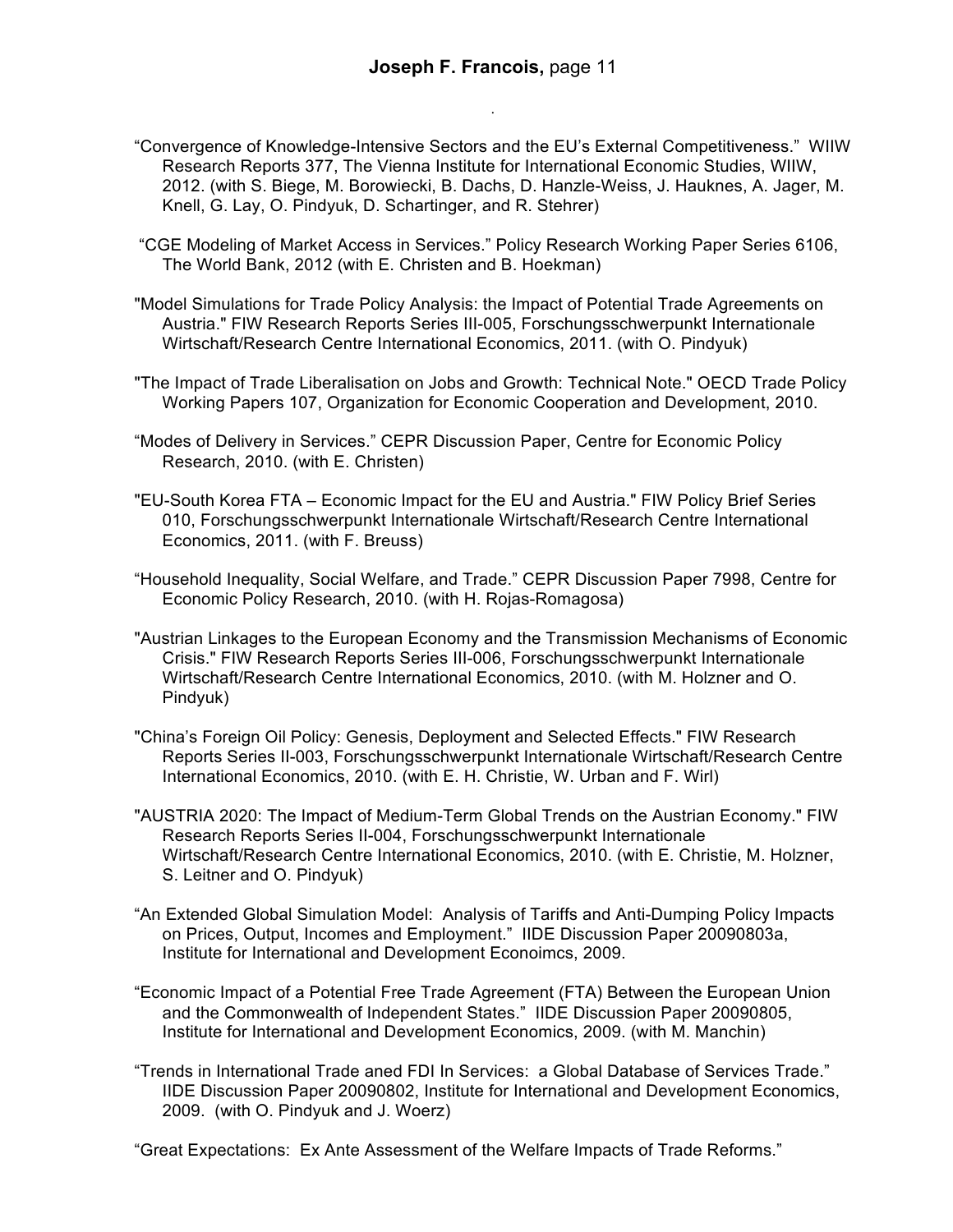. Research, World Bank, 2009. (with W. Martin)

- "Global Simulation Analysis of Industry-Level Trade Policy: the GSIM Model." IIDE Discussion Papers 20090803, Institute for International and Development Economics, 2009. (with K. Hall)
- "Financial Openness and Growth in 213 Countries: A Finance and Growth Panel Dataset." IIDE Discussion Paper 20090804, Institute for International and Development Economics, 2009. (with G. Garita and J. Swart)
- "New Shades of Protectionism and the Role of Multinationals." FIW Policy Brief Series 002, FIW, 2009. (with R. Stollinger)
- "Dynamic Factor Price Equalization and International Convergence." Wiiw Working Paper 52, 2009. (with C. R. Shiells)
- "Trade Impact Assessment (Trade SIA) of an EU-ASEAN Free Trade Agreement." IIDE Discussion Papers 20090801, Institute for International and Development Economics, 2009. (with H. Norberg, M. Manchin, A. Pelkmans Balaoing)
- "Services Trade and Policy." CEPR Discussion Paper 7617, Centre for Economic Policy Research, 2009. (with B. Hoekman)
- "Dynamic Factor Price Equalization and International Income Convergence." IMF Working Paper 08/267, 2008. (with C. R. Shiells)
- "Trade Effects of Services Trade Liberalizatio in the EU." IIDE Discussion Paper 20080801, Institute for International and Development Economics, 2008. (with O. Pindyuk and J. Woerz)
- "Trade Impact Assessment of an EU-India Free Trade Agreement." IIDE Discussion Paper 20080601, Institute for International and Development Economics, 2008. (with H. Norberg and M. Manchin)
- "Trading Profiles and Developing Country Participation in the WTO Dispute Settlement System." Working Paper Series 730, Research Institute of Industrial Economics, 2008. (with H. Horn and N. Kaunitz)
- "Economic Perspectives for Central America after CAFTA; a GTAP-Based Analysis." CPB Discussion Paper 99, CPB Netherlands Bureau for Economic Policy Analysis, 2008. (with H. Rojas-Romagosa and L. Rivera)
- "Nonlinear Panel Etimation of Time-Varying Effects of Import Quotas." IIDE Discussion Paper 20080501, Institute for International and Development Economics, 2008. (with J. Woerz)
- "Reassessing the Relationship Between Inequality and Development." CPB Discussion Paper 107, CPB Netherlands Bureau for Economic Policy Analysis, 2008. (with H. Rojas-Romagosa)
- "Equity and International Trade." Economics Working Paper 2008-14, Department of Economics, Johannes Kepler University, Linz, Austria, 2008. (with H. Rojas-Romagosa)

"Trade through FDI: Investing in Services." IIDE Discussion Paper 20080502, Institute for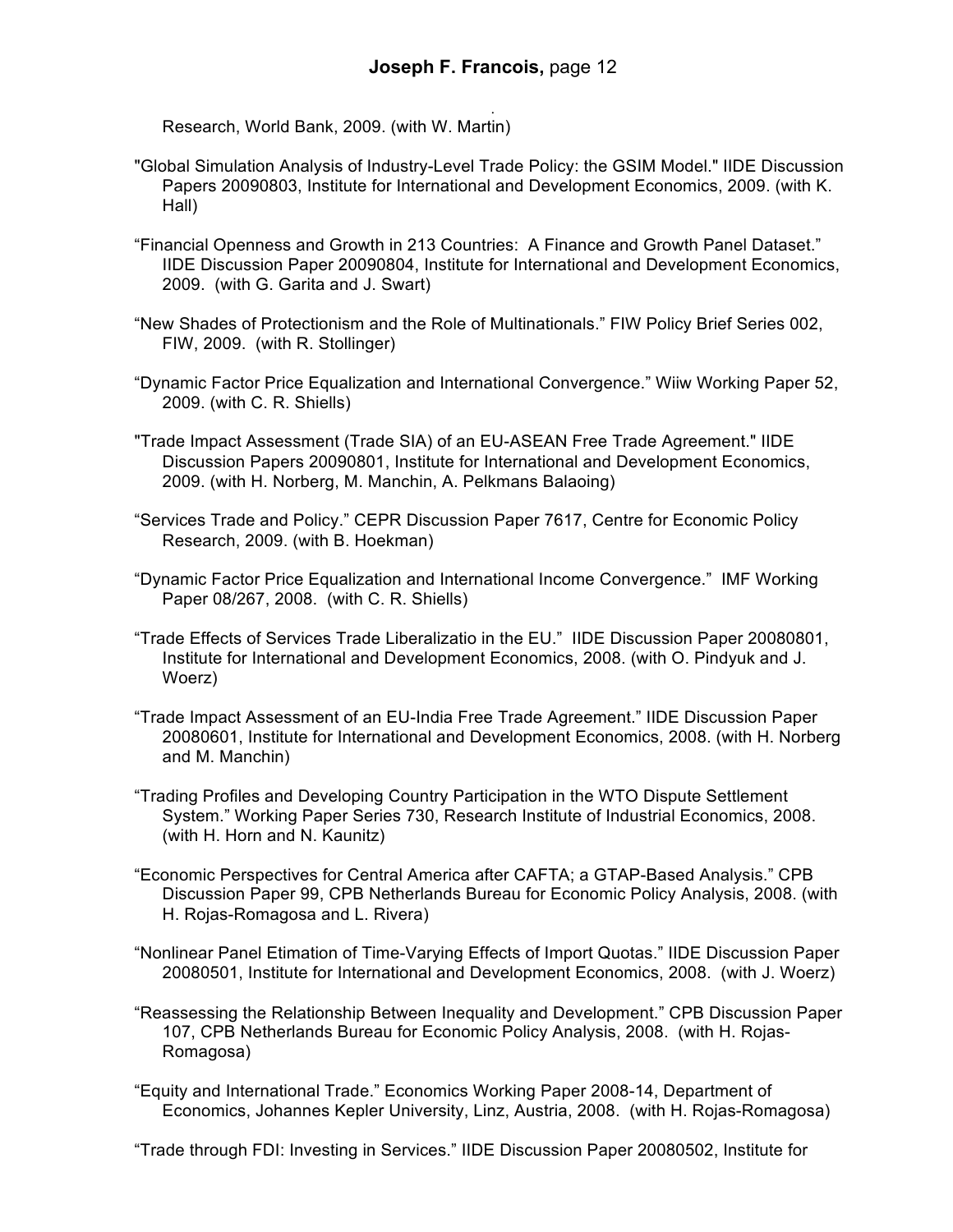. International and Development Economics, 2008. (with C. Fillat-Castej-n and J. Woerz)

- "Cross-Border Trade and FDI in Services." CEPR Discussion Paper 7074, Centre for Economic Policy Research, 2008. (with C. Fillat Castejón and J. Woerz)
- "Endogenous Protection in General Equilibrium: Estimating Political Weights in the EU." CEPR Discussion Paper 6979, Centre for Economic Policy Research, 2008. (with D. Nelson and A. Pelkmans-Balaoing)
- "Economic Implications of Deeper Asian Integration." CEPR Discussion Paper 6976, Centre for Economic Policy Research, 2008. (with G. Wignarajan)
- "Heterogeneous Firms, the Structure of Industry, and Trade under Oligopoly." CEPR Discussion Paper 6956, Centre for Economic Policy Research, 2008. (with E. Bekkers)
- "Economic Impact of a Potential Free Trade Agrement (FTA) Between the European Union and South Korea." IIDE Discussion Paper 20070301, Institute for International and Development Economics, 2007. (with H. Norberg and M. Thelle)
- "Producer Services, Manufacturing Linkages, and Trade." CEPR Discussion Paper, Centre for Economic Policy Research, 2007. (with J. Woerz)
- "Market Structure and Market Access." World Bank Policy Research Working Paper No. 4151, The World Bank, 2007. (with I. Wooton)
- "Institutions, Infrastructure, and Trade." World Bank Policy Research Working Paper No. 4152, World Bank, 2007 and CEPR Discussion Paper, Centre for Economic Policy Research, 2007. (with M. Manchin)
- "Equity and Trade Policy." IIDE Discussion Paper 20070501, Institute for International and Development Economics, 2007. (with H. Rojas-Romagosa)
- "Antitrust in Open Economies." CEPR Discussion Paper, Centre for Economic Policy Research, 2006. (with H. Horn)
- "Rags in the High Rent District: The Evolution of Quota Rents in Textiles and Clothing." CEPR Discussion Paper 5477, Centre for Economic Policy Research, 2006. (with J. Woerz)
- "Equity, Welfare, and the Setting of Trade Policy in General Equilibrium." Policy Research Working Paper Series 3731, The World Bank, 2005. (with H. Rojas-Romagosa)
- "The Construction and Interpretation of Combined Cross-Section and Time-Series Inequality Datasets." CEPR Discussion Paper 5214, Centre for Economic Policy Research, 2005. (with H. Rojas-Romagosa)
- "Preference Erosion and Multilateral Trade Liberalization." CEPR Discussion Paper 5153, Centre for Economic Policy Research, 2005. (with B. Hoekman and M. Manchin)
- "Preferential Trade Arrangements and the Pattern of Production and Trade when Inputs Are Differentiated." CEPR Discussion Paper 5144, Centre for Economic Policy Research, 2005.

"Market Structure in Services and Market Access in Goods." CEPR Discussion Paper 5135,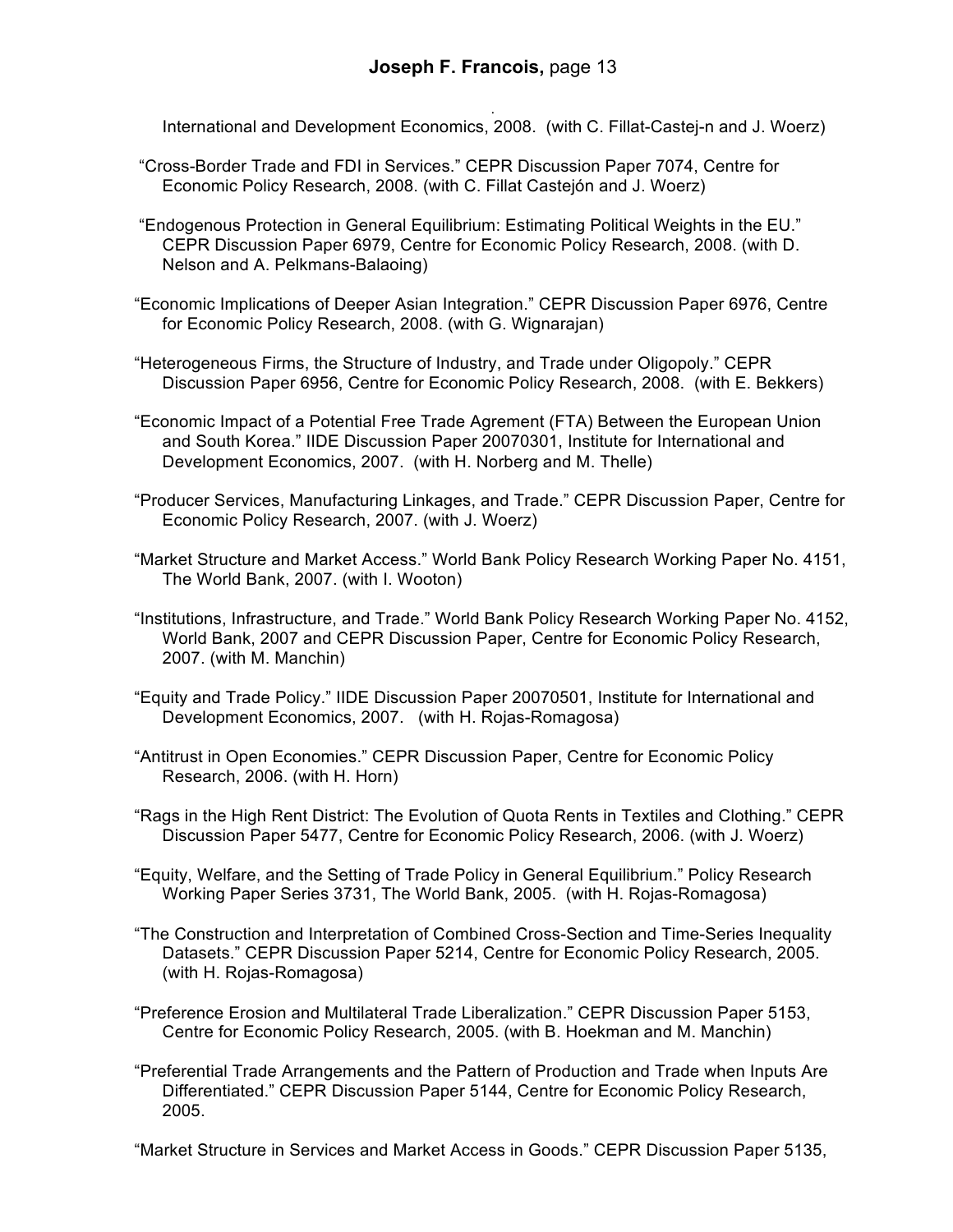. Centre for Economic Policy Research, 2005. (with I. Wooton)

- "Choosing Formulas for Market Access Negotiation: Efficiency and Market Access Considerations." Policy Research Working Paper Series 3474, The World Bank, 2005. (with W. Martin and V. Manole)
- "National and International Income Dispersion and Aggregate Expenditures." Tinbergen Institute Discussion Paper, 2004. (with C. Fillat)
- "Household Inequality, Welfare and the Setting of Trade Policy." CEPR Discussion Paper 4624, Centre for Economic Policy Research, 2004. (with H. Rojas-Romagosa)
- "Regulated Efficiency, World Trade Organization Accession and the Motor Vehicle Sector in China." CEPR Discussion Paper 4439, Centre for Economic Policy Research, 2004. (with D. Spinanger)
- "Trade Policy and the Household Distribution of Income CEPR Discussion Paper 4436, Centre for Economic Policy Research, 2004. (with H. Rojas-Romagosa)
- "Globalization, Roundaboutness and Relative Wages." CEPR Discussion Paper 4406, Centre for Economic Policy Research, 2004. (with K. B. Grier and D. Nelson)
- "Political Influence in a New Antidumping Regime: Evidence from Mexico." CEPR Discussion Paper 4297, Centre for Economic Policy Research, 2004. (with G. Niels)
- "Assessing the Impact of Trade Policy on Labor Markets nd Production."Tinbergen Institute Discussion Paper 04-058/2, Tinbergen Institute, 2004.
- "Trade Liberalization and Developing Countries Under the Doha Round." CEPR Discussion Paper 4032, Centre for Economic Policy Research, 2004. (with H. van Meijl and F. van Tongeren)
- "Business Cycles, the Current Account and Administered Protection in Mexico." CEPR Discussion Paper 3981, Centre for Economic Policy Research, 2003. (with G. Niels)
- "Formula Approaches for Market Access Negotiations." CEPR Discussion Paper 3720, Centre for Economic Policy Research, 2003. (with W. Martin)
- "Economic Implications of Trade Liberalization under the Doha Round." CEPII Working Paper 2003-30, 2003. (with H. van Meiji)
- "Financial Sector Competition, Services Trade, and Growth." CEPR Discussion Paper 3573, Centre for Economic Policy Research, 2002. (with F. Eschenbach)
- "Commercial Policy Variability, Bindings and Market Access." CEPR Discussion Paper 3294, Centre for Economic Policy Research, 2002. (with W. Martin)
- "Market Structure, Trade Liberalization, and the GATS." CEPR Discussion Paper 2669, Centre for Economic Policy Research, 2001. (with I. Wooton)
- "Preferential Trade Arrangements, Induced Investment, and National Income in a Heckscher-Ohlin-Ramsey Model CEPR Discussion Paper 2535, Centre for Economic Policy Research, 2001. (with M. Rombout)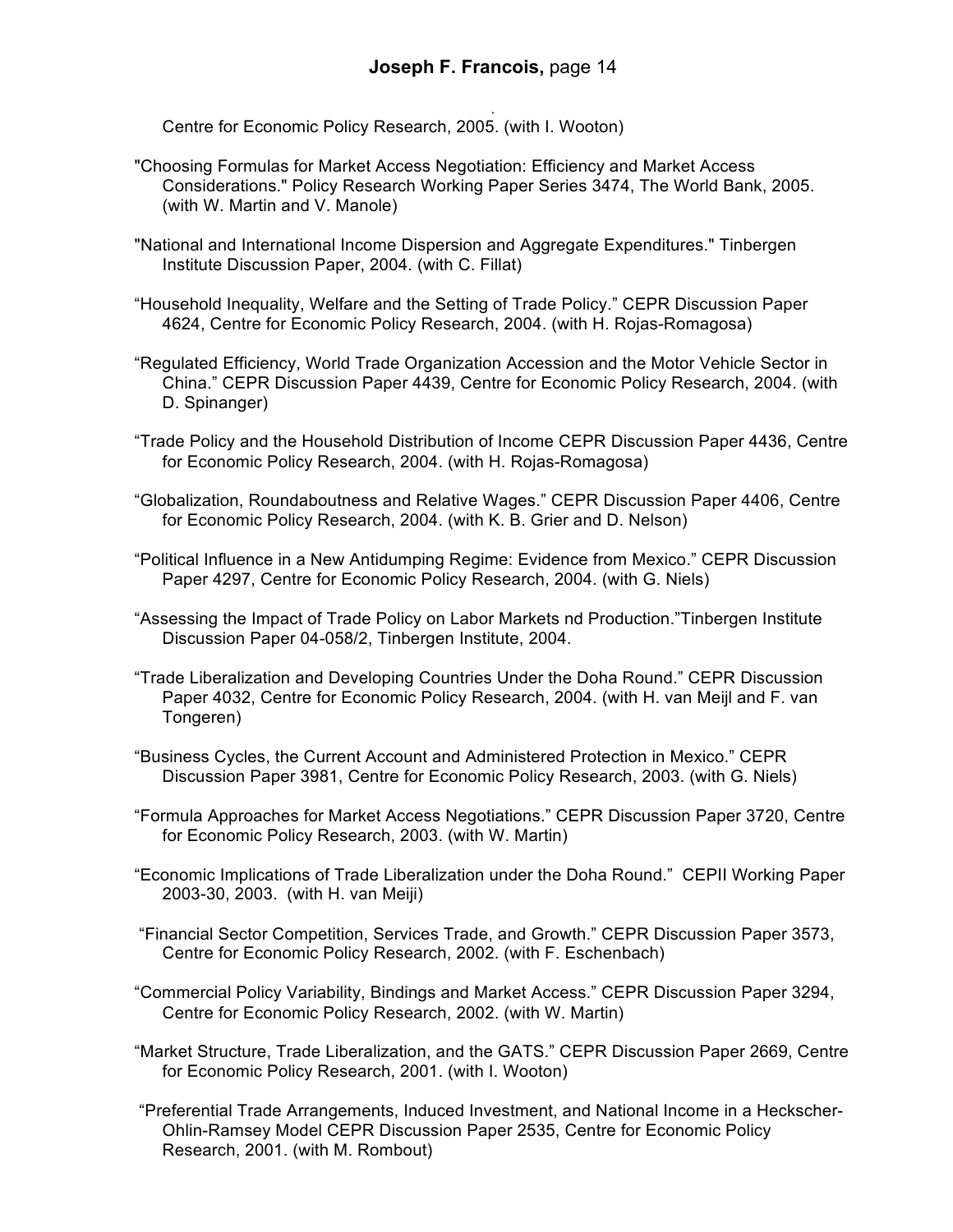- "Victims of Progress: Economic Integration, Specialization and Wages for Unskilled Labour." CEPR Discussion Paper 2527, Centre for Economic Policy Research, 2001. (with D. R. Nelson)
- "The Cost of EU Trade Protection in Textiles and Clothing." Working Papers 997, Kiel Institute for World Economics, 2000. (with Hans H. Glismann and Dean Spinanger)
- "Agriculture and Non-Agricultural Liberalization in the Millennium Round." Center for International Economic Studies Working Paper No. 16, 2000. (with Thomas W. Hertel, Kym Anderson, and W. Martin)
- "The German Economy and EU Industrial Tariff Reductions: Partial and CGE Analyses of a Stillborn Millennium Round." Working Papers 999, Kiel Institute for World Economics, 2000. (with Hans H. Glismann and Dean Spinanger)
- "Trade In Financial Services: Procompetitive Effects and Growth Performance." Tinbergen Institute Discussion Paper 99-028/2, tinbergen Institute, 1999. (with Ludger Schuknecht)
- "Trade in International Transport Services: The Role of Competition CEPR Discussion Paper 2377, Centre for Economic Policy Research, 1999. (with I. Wooton)
- "Trade in Financial Services: Procompetitive Effects and Growth Performance." CEPR Discussion Paper 2144, Centre for Economic Policy Research, 1999. (with Ludger Schuknecht)
- "Competition Policy and Trade in an Open Economy." Tinbergen Institute Discussion Paper, 1998. (with H. Horn)
- "Commercial Policy Uncertainty, the Expected Cost of Protection, and Market Access." Tinbergen Institute Discussion Paper, 1998. (with W. Martin)
- "Scale Economies and Imperfect Competition in the GTAP Model." GTAP Technical Papers 317, Center for Global Trade Analysis, Department of Agricultural Economics, Purdue University, 1998.
- "Trade, Technology and Wages: General Equilibrium Mechanics." CEPR Discussion Paper 1919, Centre for Economic Policy Research, 1998. (with Doug R. Nelson)
- "A Geometry of Specialization." CEPR Discussion Paper 1813, Centre for Economic Policy Research, 1998. (with Doug R. Nelson)
- "Commercial Links Between Western Europe and East Asia: Retrospect and Prospects." CEPR Discussion Paper 1760, Centre for Economic Policy Research, 1997. (with Kym Anderson)
- "Preferential Trade Liberalization in the North Atlantic." CEPR Discussion Paper 1611, Centre for Economic Policy Research, 1997. (with Richard Baldwin)
- "Population Growth, Trade Policy, and Migration Incentives." CEPR Discussion Paper 1560, Centre for Economic Policy Research, 1997. (with Doug R. Nelson)
- "The Multilateral Trade Agenda: Uruguay Round Implementation and Beyond." CEPR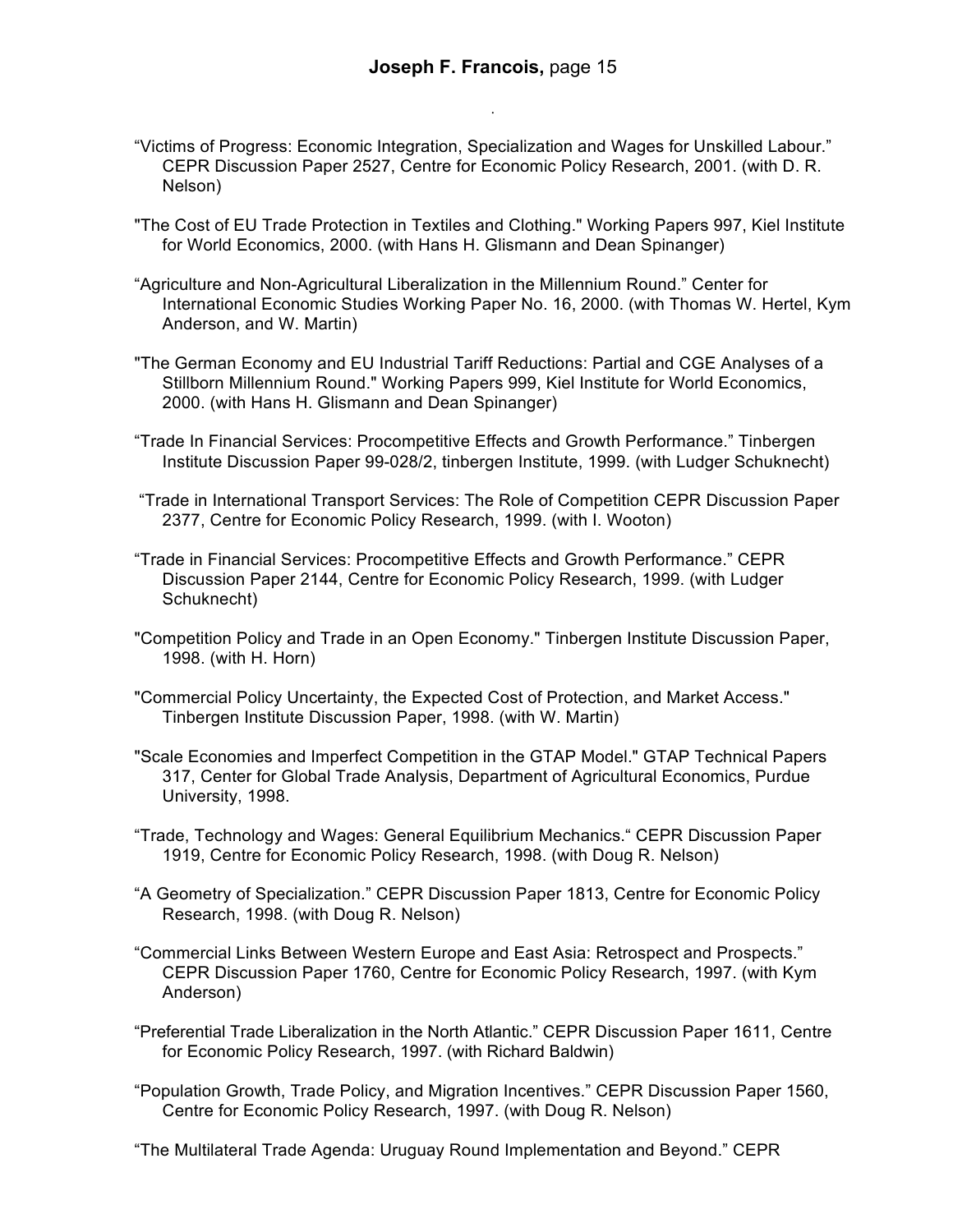. Discussion Paper 1533, Centre for Economic Policy Research, 1996. (with Brad McDonald)

- "Transition Dynamics and Trade Policy Reform in Developing Countries." CEPR Discussion Paper 1452, Centre for Economic Policy Research, 1996. (with Håkan Nordström and Clint Shiells)
- "Public Procurement: A Post-Uruguay Round Perspective." CEPR Discussion Paper 1412, Centre for Economic Policy Research, 1996. (with Doug R. Nelson and David Palmeter)
- "Trade Liberalization and Investment in a Multilateral Framework." CEPR Discussion Paper 1411, Centre for Economic Policy Research, 1996. (with Brad McDonald and Håkan Nordström)
- "A User"s Guide to Uruguay Round Assessments." CEPR Discussion Paper 1410, Centre for Economic Policy Research, 1996. (with Brad McDonald and Håkan Nordström)
- "A Green Light for Environment, or a Green Light for Protection? The EU-US Dispute Over US Corporate Average Fuel Economy Regulations." CEPR Discussion Paper 1373, Centre for Economic Policy Research, 1996. (with Håkan Nordström)
- "Liberalization and Capital Accumulation in the GTAP Model." GTAP Technical Papers 310, Center for Global Trade Analysis, Department of Agricultural Economics, Purdue University, 1996. (with Bradley McDonald)
- "The Role of Services in the Structure of Production and Trade: Stylized Facts from a Cross-Country Analysis." CEPR Discussion Paper 1228, Centre for Economic Policy Research, 1995. (with Kenneth A Reinert)
- "Multilateral Trade Rules and the Expected Cost of Protection." CEPR Discussion Paper 1214, Centre for Economic Policy Research, 1995. (with W. Martin)
- "Labour Force Growth, Trade, and Employment." CEPR Discussion Paper 1069, Centre for Economic Policy Research, 1994.
- "The Uruguay Round: A Global General Equilibrium Assessment." CEPR Discussion Paper 1067, Centre for Economic Policy Research, 1994. (with Brad McDonald and Håkan Nordström)
- "COMPAS: Commercial Policy Analysis System." Software and documentation for spreadsheet-based applied partial equilibrium analysis of trade policy, distributed through the U.S. International Trade Commission, May 1993. (Windows version, February 1994).
- "Economywide Effects of the Uruguay Round." MTN Negotiations--Uruguay Round background paper, GATT: Geneva, December 1993. (with B.J. McDonald and H. Nordstrom)
- "Dynamic Effects of the Uruguay Round." MTN Negotiations--Uruguay Round background paper, GATT: Geneva, December 1993. (with B.J. McDonald and H. Nordstrom)
- "Imperfectly Competitive Financial Markets and Financial Market Integration." USITC Research Division Paper 92-08-B, U.S. International Trade Commission, 1992.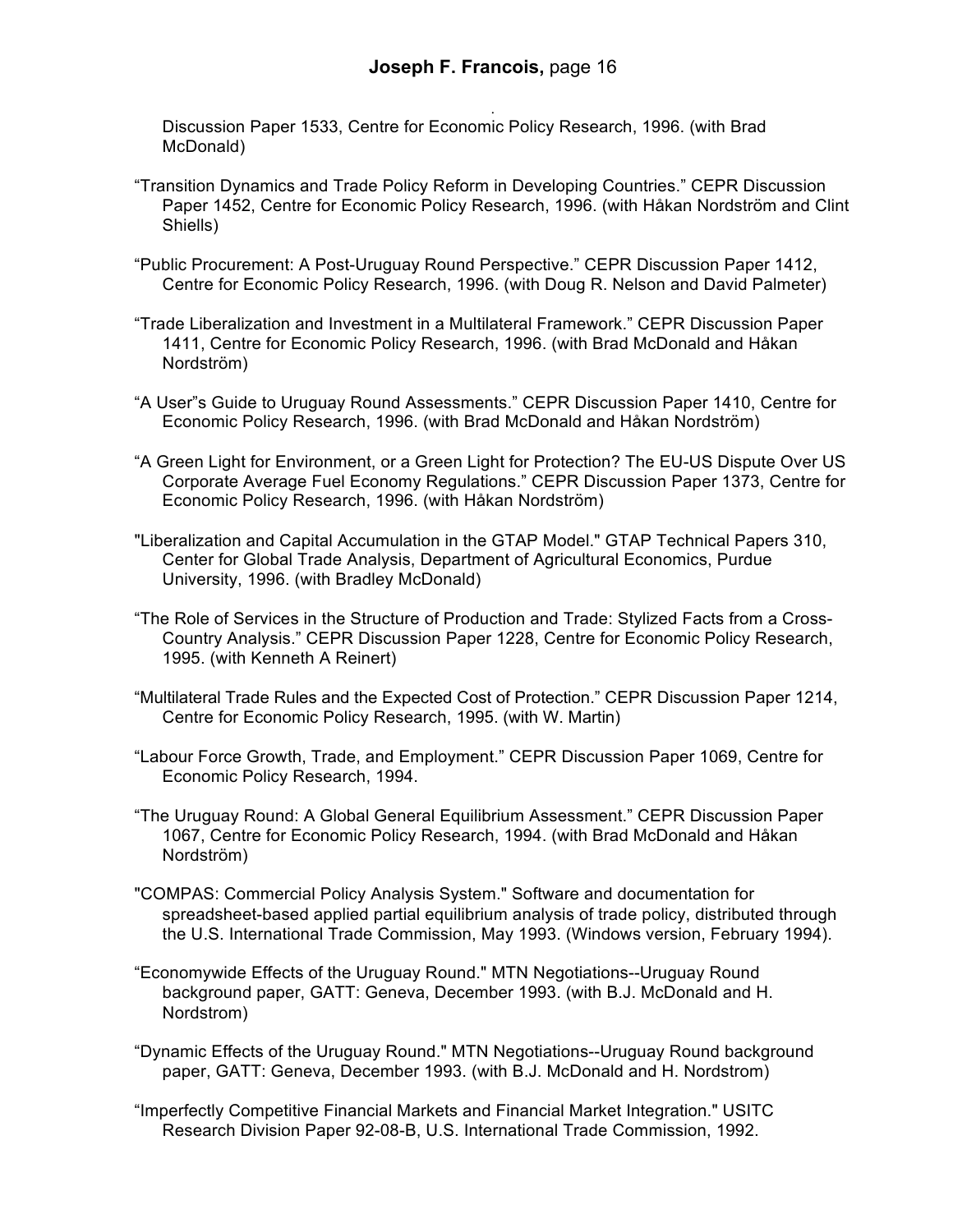- . "Commercial Policy and Infant Industries with International Returns to Scale--A Geometric Note." USITC Research Division Working Paper 92-03-C, U.S. International Trade Commission, 1992.
- "Market Structure and the Benefits of Financial Market Integration." USITC Research Division Working Paper 91-07-A, U.S. International Trade Commission, 1991.
- "Trade in Financial Services with Monopolistically Competitive Financial Markets." USITC Research Division Working Paper 91-01-C, U.S. International Trade Commission, 1991.
- "Aggregate Demand Shifts, Income Distribution, and the Linder Hypothesis." USITC Research Division Working Paper 91-01-A, U.S. International Trade Commission, 1991. (with S. Kaplan)

#### **Commissioned Reports**

- *Imports Work for America*. Washington, DC: Consumer Electronics Association, National Retail Federation, U.S. Chamber of Commerce, American Apparel and Footwear Association, May 2012. (with L. Baughman)
- "Technical Assistance for Intellectual Property Rights Protection: Effects on U.S. Exports." Report prepared for the International Intellectual Property Institute and U.S. Patent and Trademark Offi9ce, May 2012. (with C. A. Schwartz, L. Baughman and C. McDaniel)
- "Study on the Economic Impact of 'TRIPS-Plus' Free Trade Agreements." Report prepared for the International Intellectual Property Institute and U.S. Patent and Trademark Office, August 2011. (with A. W. Koff, L. Baughman and C. McDaniels)
- "A Multi-Region Partial Partial Equilibrium (MRPE) for Trade Policy Analysis." A technical report (with software) for the Directorate General for Trade of the European Commission, 2011. (with M. Manchin)
- "Assessment of the Economy Wide Impacts of Unilateral and Regional Trade Liberalization of Services in Viet Nam." A technical assistance report for the Directorate General for Trade of the European Commission, 2011. (with M. Manchin)
- "Economic Impact of a Potential Free Trade Agreement (FTA) Between the European Union and Japan." Prepared for the Directorate General for Trade, of the European Commission, 2011. (with M. Manchin and H. Norberg)
- *The Doha Trade Round: What It Can Mean for the 50 U.S. States. Washington, DC: British Embassy, "The Doha Trade Round: What It Can Mean for the 50 U.S. States*. February 2011. (with L. Baughman)
- "Economic Impact of a Potential Free Trade Agreement (FTA) Between the European Union and Canada." Prepared for the Directorate General for Trade, of the European Commission, 2010.
- "U.S.-Canada Trade and U.S. State-Level Production and Employment: 2008." Paper prepared for the Embassy of Canada, March 2010. (with L. Baughman)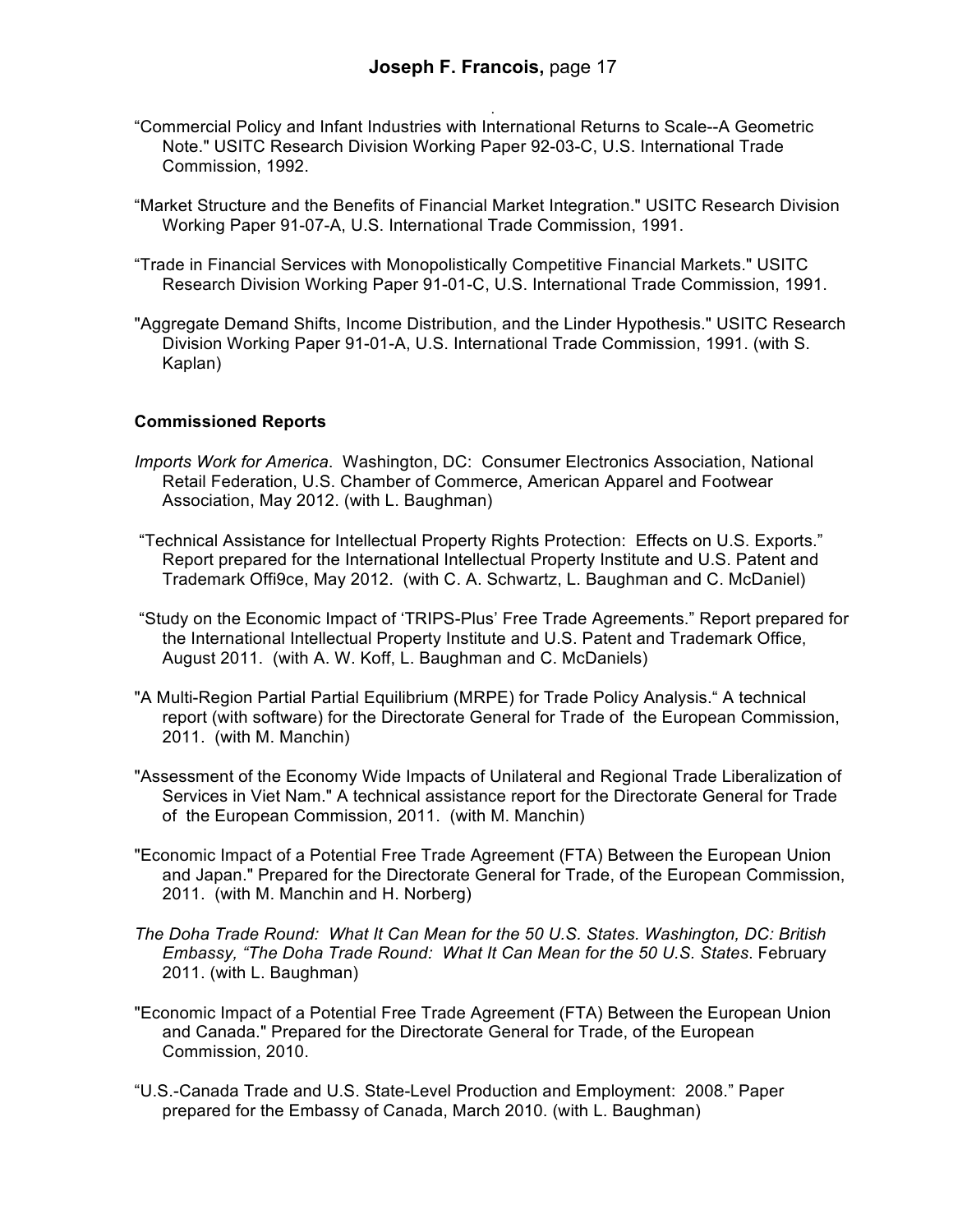- *Trade and American Jobs: The Impact of Trade on U.S. and State-Level Employment: An Update*. Washington, DC: Business Roundtable. July 2010. (with L. Baughman)
- *Opening Markets, Creating Jobs: Estimated U.S. Employment Effects of Trade with FTA Partners*. Washington, DC: U.S. Chamber of Commerce, May 2010. (with L. Baughman)
- *Trade Action – or Inaction: The Costs for American Workers and Companies*. Washington, DC: U.S. Chamber of Commerce, September 2009. (with L. Baughman)
- "Economic Impact of a Potential Free Trade Agreement (FTA) Between the European Union and the Commonwealth of Independent States." IIDE Discussion Papers 20090805, Institute for International and Development Economics. Prepared for the Directorate General for Trade, of the European Commission, 2009. (with M. Manchin)
- *Non-Tariff Measures in EU-US Trade and Investment – An Economic Analysis*. Report to the European Commission Reference: OJ 2007/S 180-219493, December 2009. (with Koen G. Berden, Saara Tamminen, M. Thelle, and P. Wymenga)
- "Financial Openness and Growth in 213 Countries: A Finance and Growth Panel Dataset." IIDE Discussion Papers 20090804, Institute for International and Development Economics. Prepared for the Directorate General for Trade, of the European Commission, 2009. (with Gus Garita and J. Swart)
- *Egypt: Towards Deeper Integration with the European Union in Transportation and Logistics Services*. Report prepared for the World Bank, 2009.
- "Trade Impact Assessment (Trade SIA) of an EU-ASEAN Free Trade Agreement." IIDE Discussion Papers 20090801, Institute for International and Development Economics. Prepared for the Directorate General for Trade, of the European Commission, 2009. (with H. Norberg, M. Manchin and A. Pelkmans Balaoing)
- "Trends in International Trade and FDI in Services: a Global Database of Services Trade." IIDE Discussion Papers 20090802, Institute for International and Development Economics, 2009 (with O. Pindyuk and J. Woerz)
- *America, Canada and Mexico: Mutual Benefits from Trade and Investment*. Washington, DC: Business Roundtable, September 2008. (with L. Baughman)
- "Trade Impact Assessment of an EU-India Free Trade Agreement." IIDE Discussion Papers 20080601, Institute for International and Development Economics. Prepared for the Directorate General for Trade, of the European Commission, 2008. (with H. Norberg and M. Manchin)
- *A Quantification of the Economic Effects of the February 2008 Draft NAMA Text: Summary of Results*. A report prepared for the German Marshall Fund of the United States, 2008. (with L. Baughman)
- "Economic Impact of a Potential Free Trade Agreement (FTA) Between the European Union and South Korea." IIDE Discussion Papers 20070301, Institute for International and Development Economics. Prepared for the Directorate General for Trade, of the European Commission, 2007. (with H. Norberg and M. Thelle)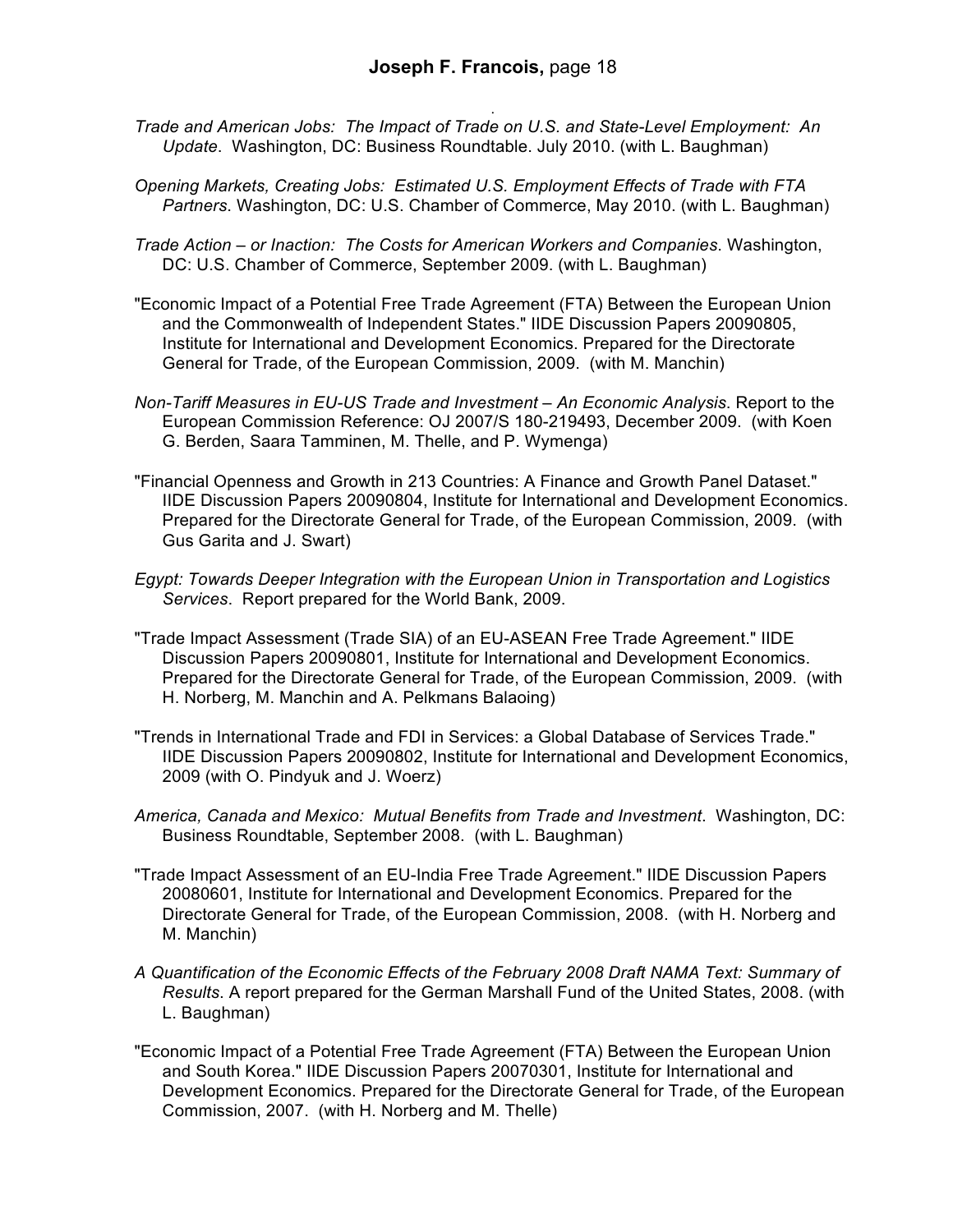- . *Trade and American Jobs: The Impact of Trade on U.S. and State-Level Employment*. Washington, DC: the Business Roundtable, 2007. (with L. Baughman)
- "The Economic Impact of an EU-Korea FTA." Prepared for the Directorate General for Trade, of the European Commission, 2006 (coauthor).
- "The Impact of China's Economic Growth on the European Union." Prepared for the Directorate General for Trade, of the European Commission, 2006 (coauthor).
- *The Role of China in the Competitiveness of the U.S. Consumer Electronics Industry*. Arlington, Virginia: Consumer Electronics Association, 2006. (with L. Baughman)
- *Impact of Imports from China on U.S. Employment*. Washington, DC: National Retail Federation, 2005. (with L. Baughman)
- "The State of Food and Agriculture 2005." United Nations Food and Agriculture Organization annual report (managing editor and contributing author), 2005.
- "The Implications of Agricultural Trade Liberalization and Preference Erosion for Developed and Developing Countries." Report prepared for the United Nations Industrial Development Organization, 2005.
- "The Likely Economic Impact of the Doha Round." Report prepared for the Netherlands Ministry for Economic Affairs, 2003. (with Frank van Tongeren and Hans van Meijl)
- "Study on the Economic Effects of the EU's Bilateral Agreements with Developing Countries." Report prepared for the United Kingdom Department for International Development, July 2003. (with Maxwell Stamp PLC)
- "The Unintended Consequences of U.S. Steel Import Tariffs: A Quantification of the Impact during 2002." Report prepared for the Consuming Industries Trade Action Coalition, 2003. (with L. Baughman)
- "China"s Accession to the WTO and the Automobile Sector." Report prepared for the World Bank, June 2002.
- "Greater China"s Accession to the WTO: Implications for International Trade/Production and for Hong Kong." Report prepared for the Hong Kong Trade and Development Council, December 2001. (with Dean Spinanger)
- "Estimated Economic Effects of Proposed Import Relief Remedies for Steel." Report prepared for the Consuming Industries Trade Action Coalition, 2001. (with L. Baughman)
- *Estimated Effects on the United States and Bangladesh of Liberalizing U.S. Barriers to Apparel Imports*. Dhaka: the Bangladesh Garment Manufacturers Association, 2001. (with L. Baughman and D. Spinanger)
- "Would Egypt Benefit from an FTA with the European Union?" Prepared for the Directorate General for Trade, of the European Commission, 2001. (with Dean Spinanger)
- *FTAA, Blueprint for Prosperity: Building on NAFTA's Success*. Washington, DC: Council of the Americas, 2001. (with L. Baughman and D. Spinanger)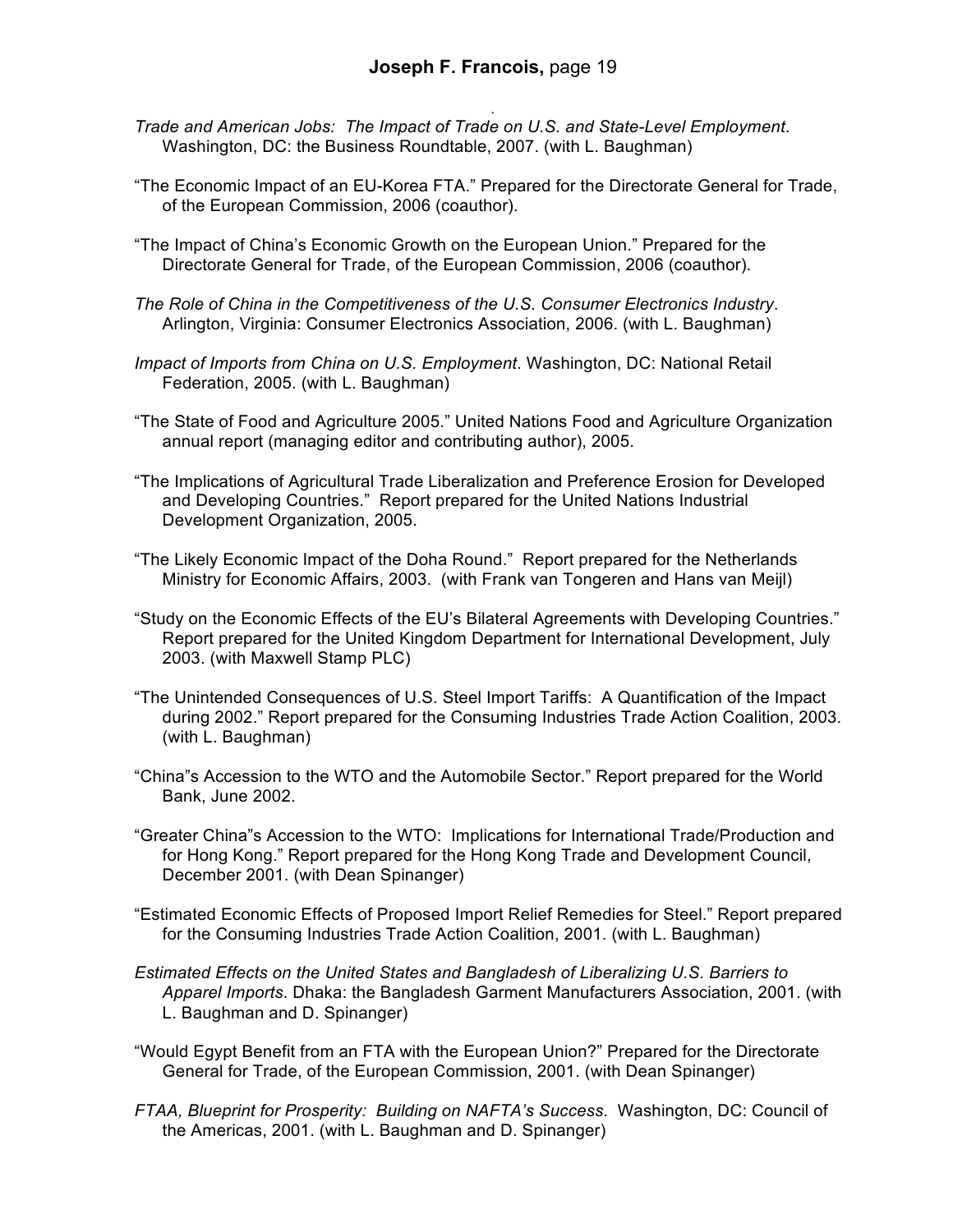- . "Costs to American Consuming Industries of Steel Quotas and Taxes." Report prepared for the Consuming Industries Trade Action Coalition, 2001. (with L. Baughman)
- *The German Economy and EU Industrial Tariff Reductions: Partial and CGE Analyses of a Stillborn Millennium Round*. Kiel Institute for World Economics No. 999, September 2000. (with Dean Spinanger and Hans Glismann)
- "Globalization, the Information Society, and Intellectual Property Rights." Report prepared for Infodrom –Netherlands, June 2000.
- *The Cost of EU Trade Protection in Textiles and Clothing*. Study prepared for the Ministry for Foreign Affairs of Sweden, Kiel Institute for World Economics no. 997, August 2000. (with Spinanger and Hans Glismann)
- "The Economic Impact Of New Multilateral Trade Negotiations." Prepared for the Directorate General for Trade, of the European Commission, May 2000.
- *Assessing the Results of General Equilibrium Studies of Multilateral Trade Negotiations*. Policy Issues in International Trade and Commodities Study Series No. 3. Geneva: United Nations Conference on Trade and Development, January 2000.
- *Review of Applied General Equilibrium Models of International Trade in Agriculture and Related Resource and Environmental Modelling*. Agricultural Economics Research Institute report under European Commission project FAIR6 CT 98-4148, December 1999. (coauthored)
- *Gesamtwirtschaftliche und sektorale Auswirkungen des Abbaus der gewerlichen Zölle und er nicht-tarifären Handelshemmnisse im Rahmen einer neuen globalen WTO-Verhandlungsrunde ab 1999/2000.* Forschungsprojekt 16/98 des Bundesministeriums für Wirtschaft, Kiel Institute for World Economics, April 1999. (with Dean Spinanger and Hans Glismann)
- *Study on the Impact of the GATT Agreement*. Netherlands Economic Institute OM/GE/MS AZ4331r04, report for the European Parliament, September 1998. (coauthored)
- "A Computable General Equilibrium Assessment of EU-US Liberalization Measures." Prepared for the Directorate General for Trade, of the European Commission, February 1998. (with Richard Baldwin)
- "Transatlantic Trade Liberalization--A Computable General Equilibrium Analysis." A report for the United Kingdom Foreign and Commonwealth Office, 1997. (with co-authored with Richard Baldwin)

#### **Other reports**

- *An Analysis of the Proposed Uruguay Round Agreement, with Particular Emphasis on Aspects of Interest to Developing Economies*. MTN Negotiations--Uruguay Round background paper. Geneva: General Agreement on Tariffs and Trade, November 1993.
- *The Economic Effects of Significant U.S. Import Restraints*. Washington, DC: U.S. International Trade Commission, November 1993. (Co-authored)